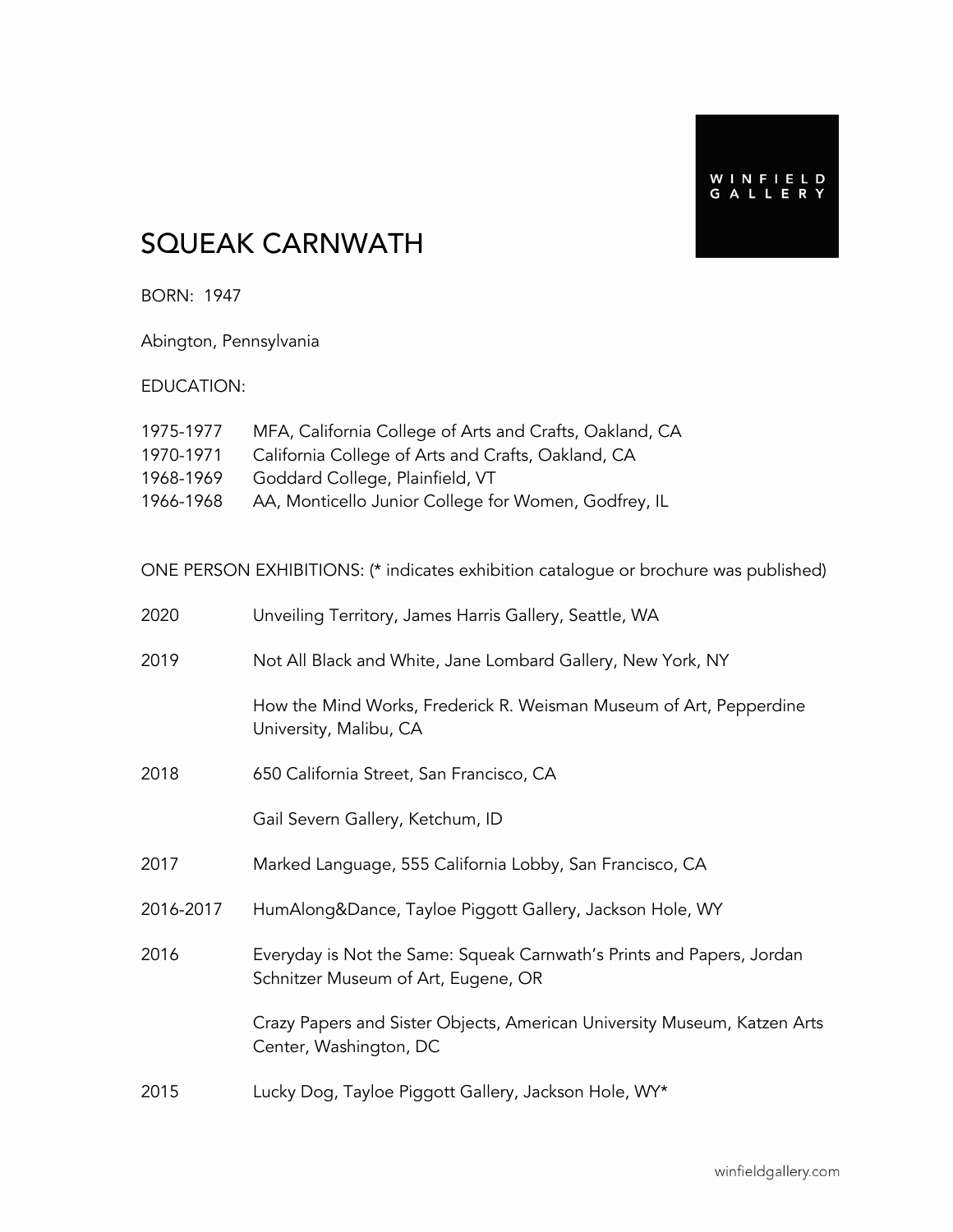|      | Songs, James Harris Gallery, Seattle, WA                                                  |
|------|-------------------------------------------------------------------------------------------|
|      | Lux Art Institute, Encinitas, CA                                                          |
|      | Collection in Focus: Squeak Carnwath, di Rosa, Napa, CA                                   |
|      | What Before Comes After, Jane Lombard Gallery, New York, NY                               |
| 2014 | Peter Mendenhall Gallery, Los Angeles, CA                                                 |
|      | State of Mind, 50 Fremont Center Lobby, San Francisco, CA                                 |
|      | Works on Paper 1979-2013, College of Marin Fine Arts Gallery, Kentfield, CA               |
|      | Recent and Now, Clark Gallery, Lincoln, MA                                                |
|      | Legends of the Bay Area: Squeak Carnwath, Marin Museum of<br>Contemporary Art, Novato, CA |
| 2012 | Here Is, James Harris Gallery, Seattle, WA                                                |
| 2011 | On View: New Work from Kala, Kala Art Institute, Berkeley, CA                             |
|      | Triton Museum of Art, Santa Clara, CA                                                     |
|      | Sylvia White Gallery, Ventura, CA                                                         |
| 2010 | Recent Paintings, Shasta College Art Gallery, Redding, CA                                 |
|      | A Little Light, Turner Carroll Gallery, Santa Fe, NM*                                     |
| 2009 | Peter Mendenhall Gallery, Los Angeles, CA                                                 |
|      | Loose Change, JH Muse Gallery, Jackson, WY                                                |
|      | Spare Change, Turner Carroll Gallery, Santa Fe, NM                                        |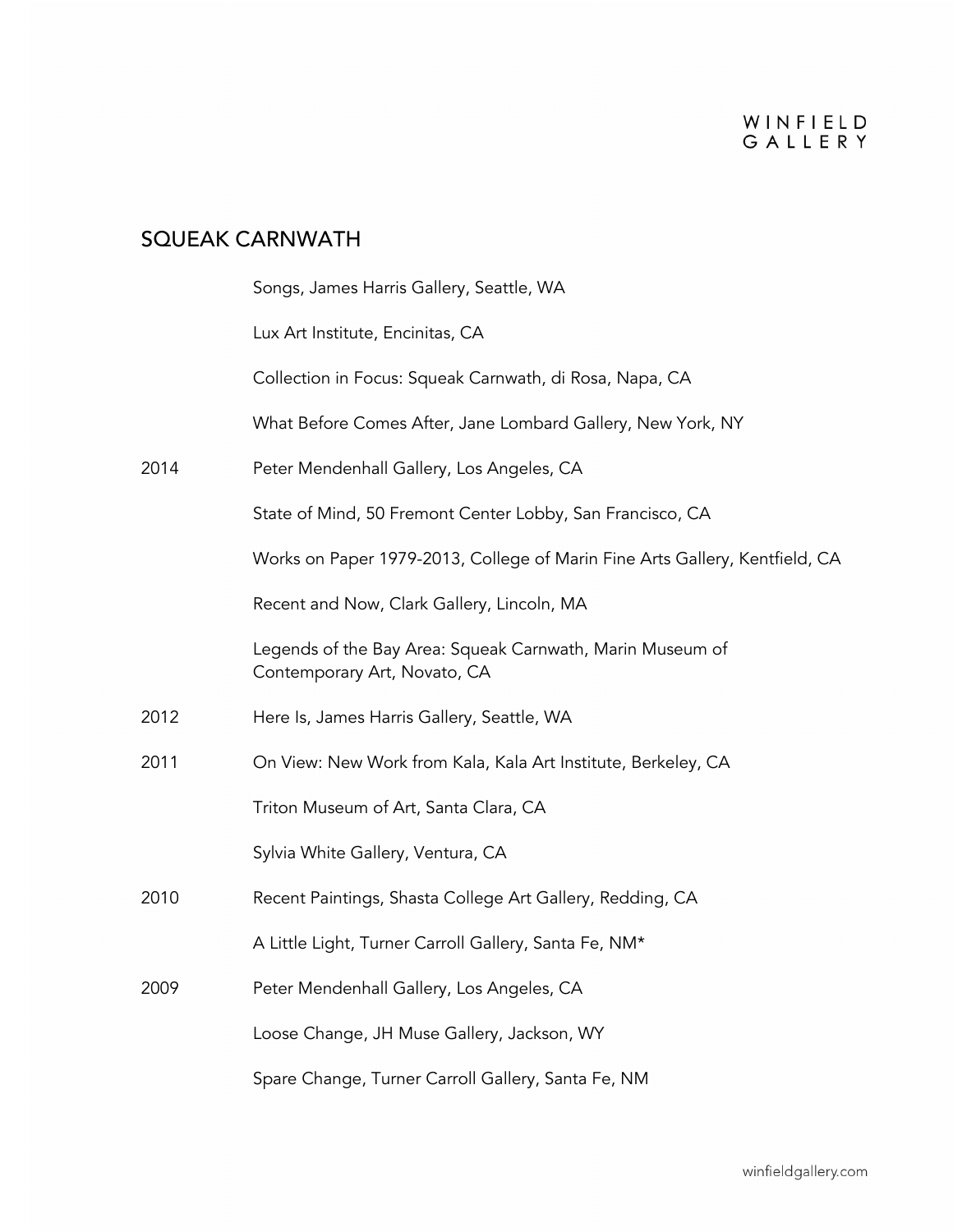|      | Painting Is No Ordinary Object, Oakland Museum of California, Oakland,<br>$CA*$            |
|------|--------------------------------------------------------------------------------------------|
|      | New Work, John Berggruen Gallery, San Francisco, CA                                        |
| 2008 | James Harris Gallery, Seattle, WA                                                          |
|      | New Paintings & Prints, Cuesta College Art Gallery, Cuesta College, San Luis<br>Obispo, CA |
| 2007 | Short Stories, Texas State University San Marcos, JCM Gallery, San Marcos,<br><b>TX</b>    |
|      | University of California Berkeley, The Townsend Center, Berkeley, CA                       |
|      | A Matter of Record, Gail Severn Gallery, Ketchum, ID                                       |
| 2006 | What Goes Around, Mendenhall Sobieski Gallery, Pasadena, CA                                |
|      | Off the Record, Nielsen Gallery, Boston, MA                                                |
| 2005 | Guilt Free Zone, Paulson Press, Berkeley, CA                                               |
|      | Primary Research, James Harris Gallery, Seattle, WA                                        |
| 2004 | Oakland Art Gallery, Oakland, CA                                                           |
| 2003 | Paper Trail, John Berggruen Gallery, San Francisco, CA                                     |
| 2002 | New Color Etchings, Paulson Press, Berkeley, CA                                            |
|      | Selections From the Studio, Allene Lapides Gallery, Santa Fe, NM*                          |
| 2001 | Selected Paintings, Fayerweather Gallery, University of Virginia,<br>Charlottesville, VA*  |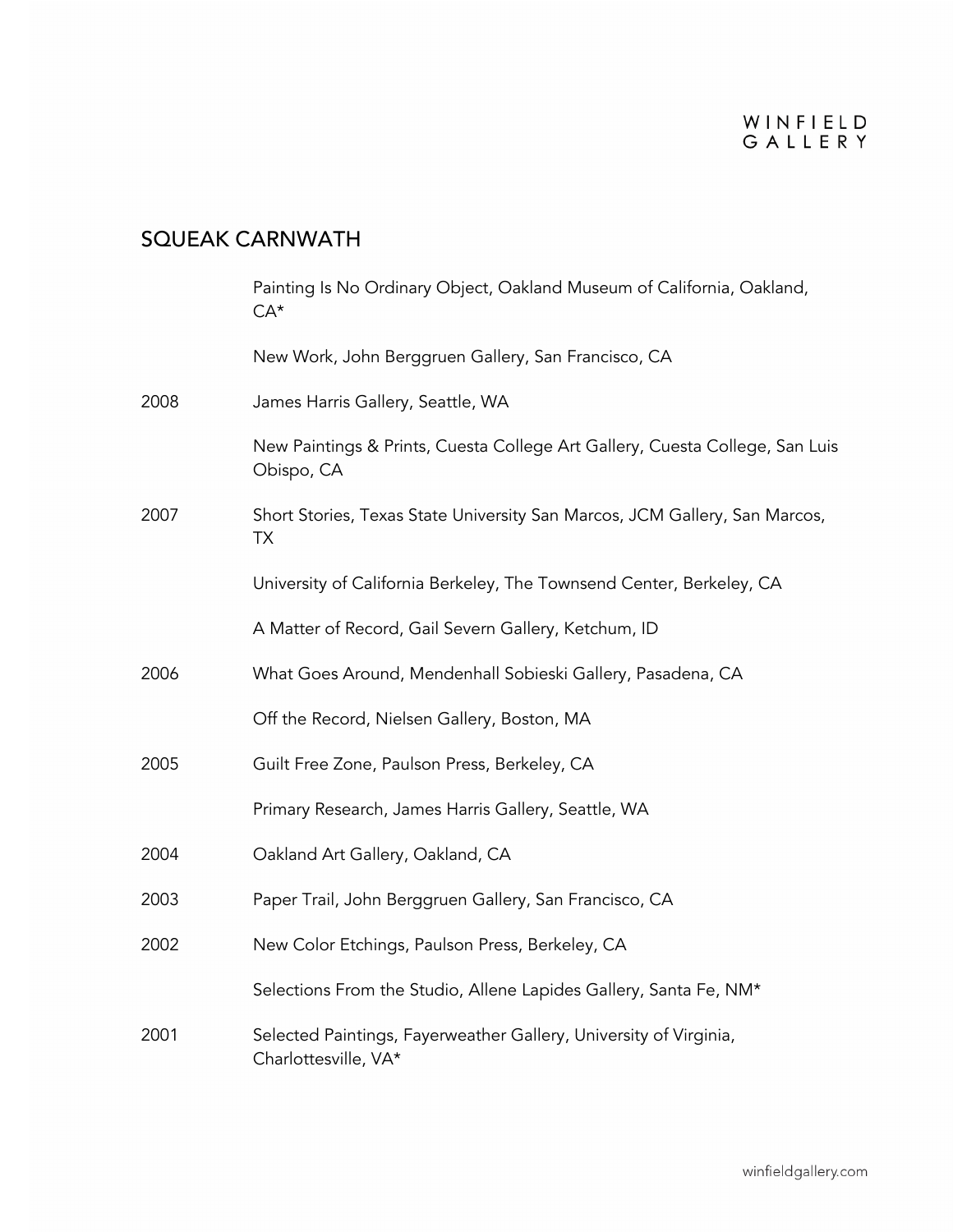|           | Life Line, John Berggruen Gallery, San Francisco, CA*                                                 |
|-----------|-------------------------------------------------------------------------------------------------------|
|           | Recent Paintings and Drawings, James Harris Gallery, Seattle, WA                                      |
|           | Byron Cohen Gallery, Kansas City, MO                                                                  |
| 2000      | David Beitzel Gallery, New York, NY                                                                   |
|           | Selected Works, Sweeney Art Gallery, U. C. Riverside, CA*                                             |
| 1999      | The Am-ness of Things, Palm Beach Community College, Museum of<br>Contemporary Art, Lake Worth, FL*   |
|           | New Color Etchings, Paulson Press, Emeryville, CA                                                     |
| 1998-2004 | Being Human: Paintings & Prints, Olin Art Gallery, Kenyon College, Gambier,<br>OH*                    |
| 1998      | David Beitzel Gallery, New York, NY*                                                                  |
|           | Seeing in the Dark, California Museum of Art, Luther Burbank Center for the<br>Arts, Santa Rosa, CA*  |
|           | Undraped Human Being, John Berggruen Gallery, San Francisco, CA*                                      |
| 1997      | Recent Paintings and Works on Paper, Cohen Berkowitz Gallery for<br>Contemporary Art, Kansas City, MO |
| 1995      | Inside Thought, Dorothy Goldeen Gallery, Santa Monica, CA*                                            |
| 1994-1995 | Paintings and Prints, The Contemporary Museum, Honolulu, HI*                                          |
| 1994      | Chrysler Museum, Norfolk, VA*                                                                         |
|           | O.K. Harris/David Klein Gallery, Birmingham, MI                                                       |
|           | San Jose Museum of Art, San Jose, CA*                                                                 |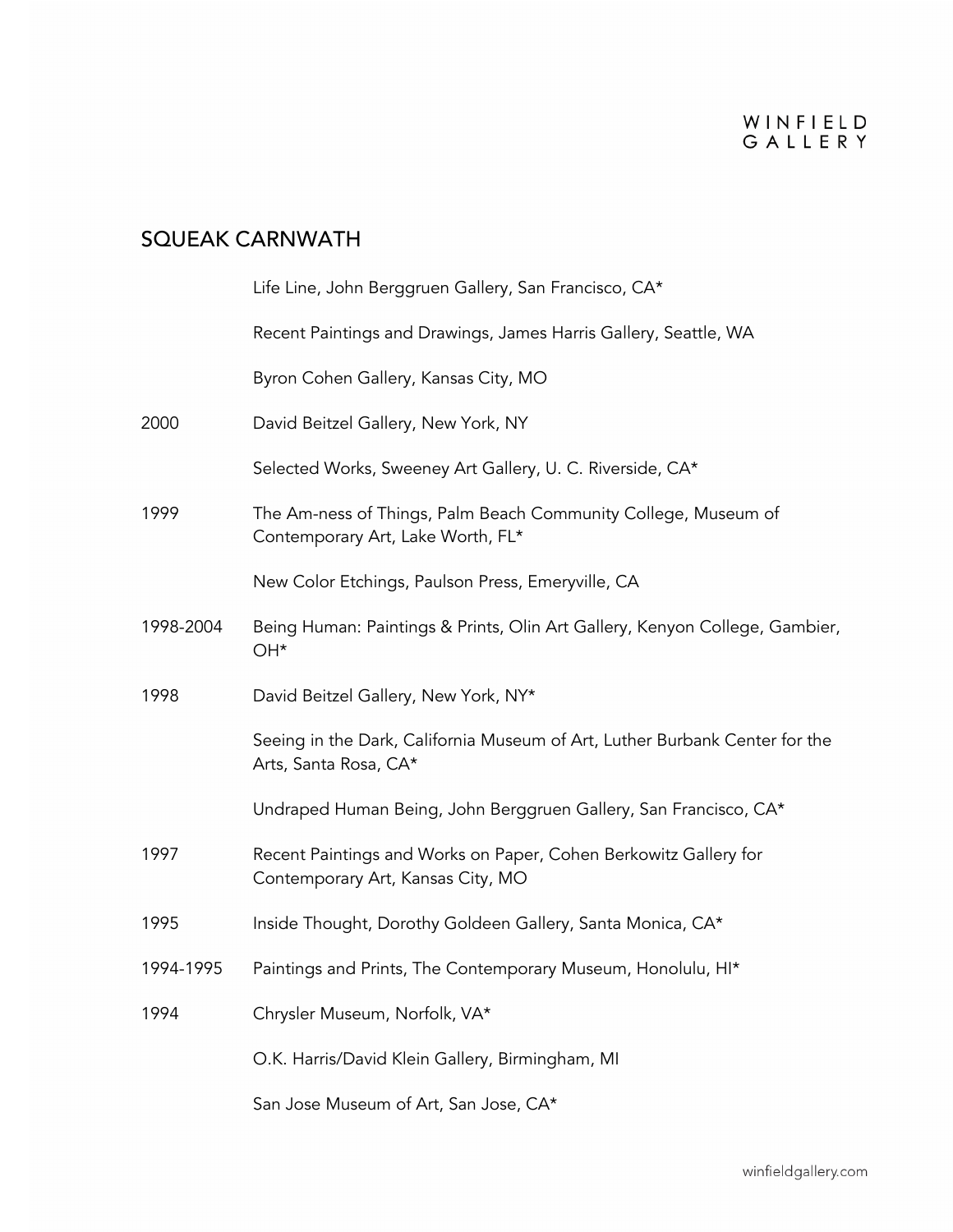## SQUEAK CARNWATH

|      | Observations, Cohen Berkowitz Gallery, Kansas City, MO                                                                         |
|------|--------------------------------------------------------------------------------------------------------------------------------|
| 1991 | John Berggruen Gallery, San Francisco, CA*                                                                                     |
|      | Dorothy Goldeen Gallery, Santa Monica, CA*                                                                                     |
| 1990 | Shea & Beker, New York, NY                                                                                                     |
| 1989 | Recent Paintings, John Berggruen Gallery, San Francisco, CA                                                                    |
| 1986 | New Paintings and Works on Paper, Van Straaten Gallery, Chicago, IL                                                            |
|      | Fuller Goldeen Gallery, San Francisco, CA                                                                                      |
| 1984 | Paintings, Getler/Pall/Saper Gallery, New York, NY                                                                             |
| 1982 | Hansen Fuller Goldeen Gallery, San Francisco, CA                                                                               |
| 1980 | Society for the Encouragement of Contemporary Art (SECA) Award 1980,<br>San Francisco Museum of Modern Art, San Francisco, CA* |
| 1978 | San Francisco Art Commission Gallery, San Francisco, CA                                                                        |
| 1975 | Richmond Art Center, Richmond, CA                                                                                              |

#### GROUP EXHIBITIONS: (\* indicates exhibition catalogue or brochure was published)

| 2020 | One Night in California: Contemporary Nocturnes, Bakersfield Museum of<br>Art, Bakersfield, CA                    |
|------|-------------------------------------------------------------------------------------------------------------------|
| 2019 | All in the Family: A Group Exhibition of Gallery Artists, Seager/Gray Gallery,<br>Mill Valley, CA                 |
|      | Amazing Stories: Recent Acquisitions, Palmer Museum of Art, Pennsylvania<br>State University, University Park, PA |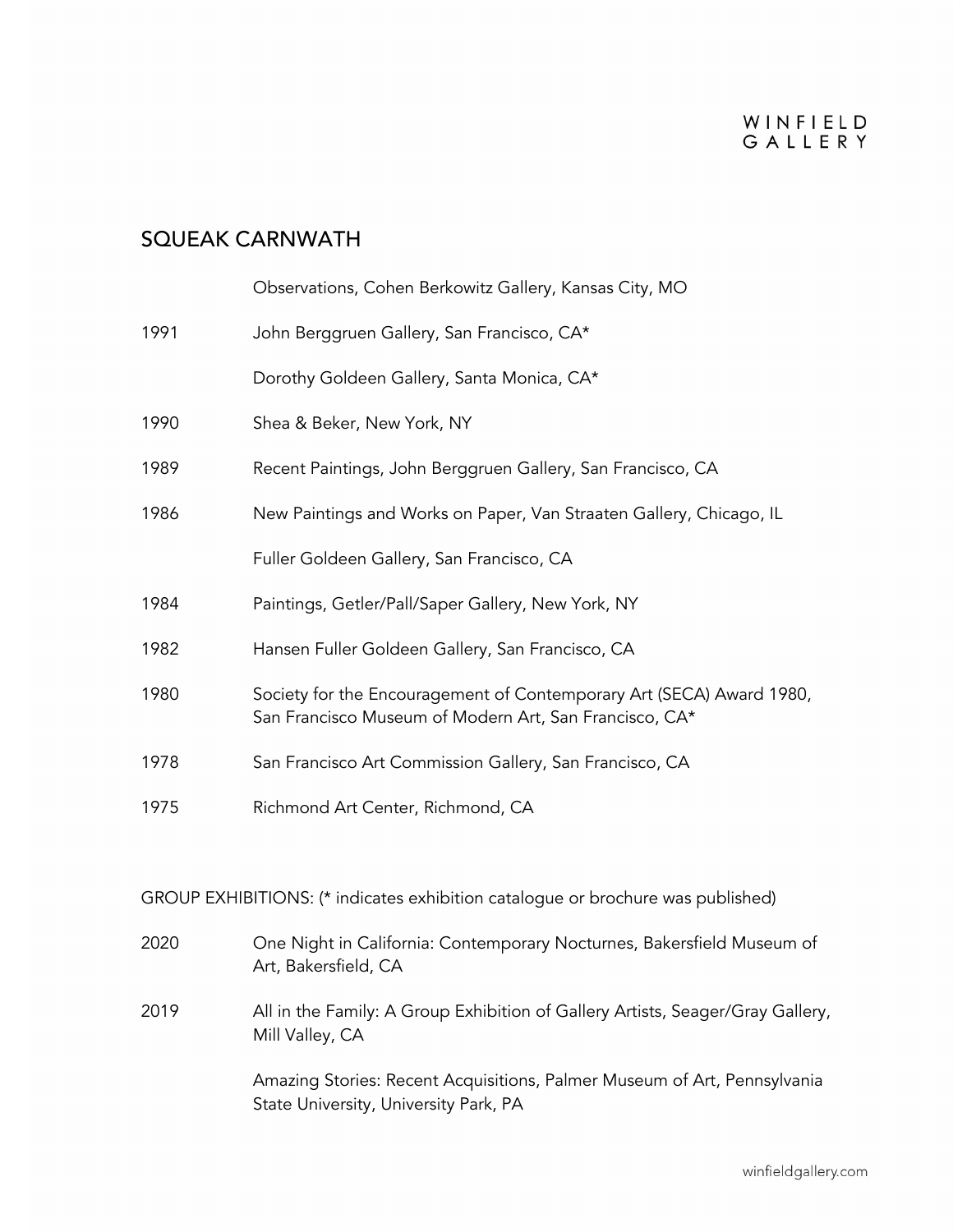|      | Tapestry Art, Bluerider Art, Taipei, Taiwan                                                                                          |
|------|--------------------------------------------------------------------------------------------------------------------------------------|
|      | Building a Different Model: Selections From the di Rosa Collection, di Rosa<br>Center for Contemporary Art, Napa, CA                 |
|      | 20/20: A 20 <sup>th</sup> Anniversary Survey, James Harris Gallery, Seattle, WA                                                      |
|      | Color & Form as Metaphor II, Gail Severn Gallery, Ketchum, ID                                                                        |
|      | Contextual: Visualizing Language, Cabrillo Gallery, Cabrillo College, Aptos,<br>CA                                                   |
|      | Making an Impression: Printmaking Possibilities, de Saisset Museum, Santa<br>Clara University, Santa Clara, CA                       |
|      | Picturing Philanthropy: Selections from the SSU Art Collection, University Art<br>Gallery, Sonoma State University, Rohnert Park, CA |
| 2018 | Mu (Wood), b. sakata garo, Sacramento, CA                                                                                            |
|      | Rise Up! Social Justice in Art From the Collection of J. Michael Bewley, San<br>Jose Museum of Art, San Jose, CA                     |
|      | Eighty @ Eighty: Recent Gifts to the Permanent Collection, Palm Springs Art<br>Museum, Palm Springs, CA                              |
|      | 20 <sup>th</sup> Anniversary: Het Beste, b. sakata garo, Sacramento, CA                                                              |
| 2017 | New Year Gallery Group Exhibition, Seager Gray Gallery, Mill Valley, CA                                                              |
|      | Color and Pattern, Pivot Art + Culture, Seattle, WA                                                                                  |
|      | Women Painting, Miami Dade College Kendall Gallery, Miami, FL                                                                        |
|      | Inhabiting Words, Concord Art, Concord, MA                                                                                           |
|      | Dissent, Sparrow Gallery, Sacramento, CA                                                                                             |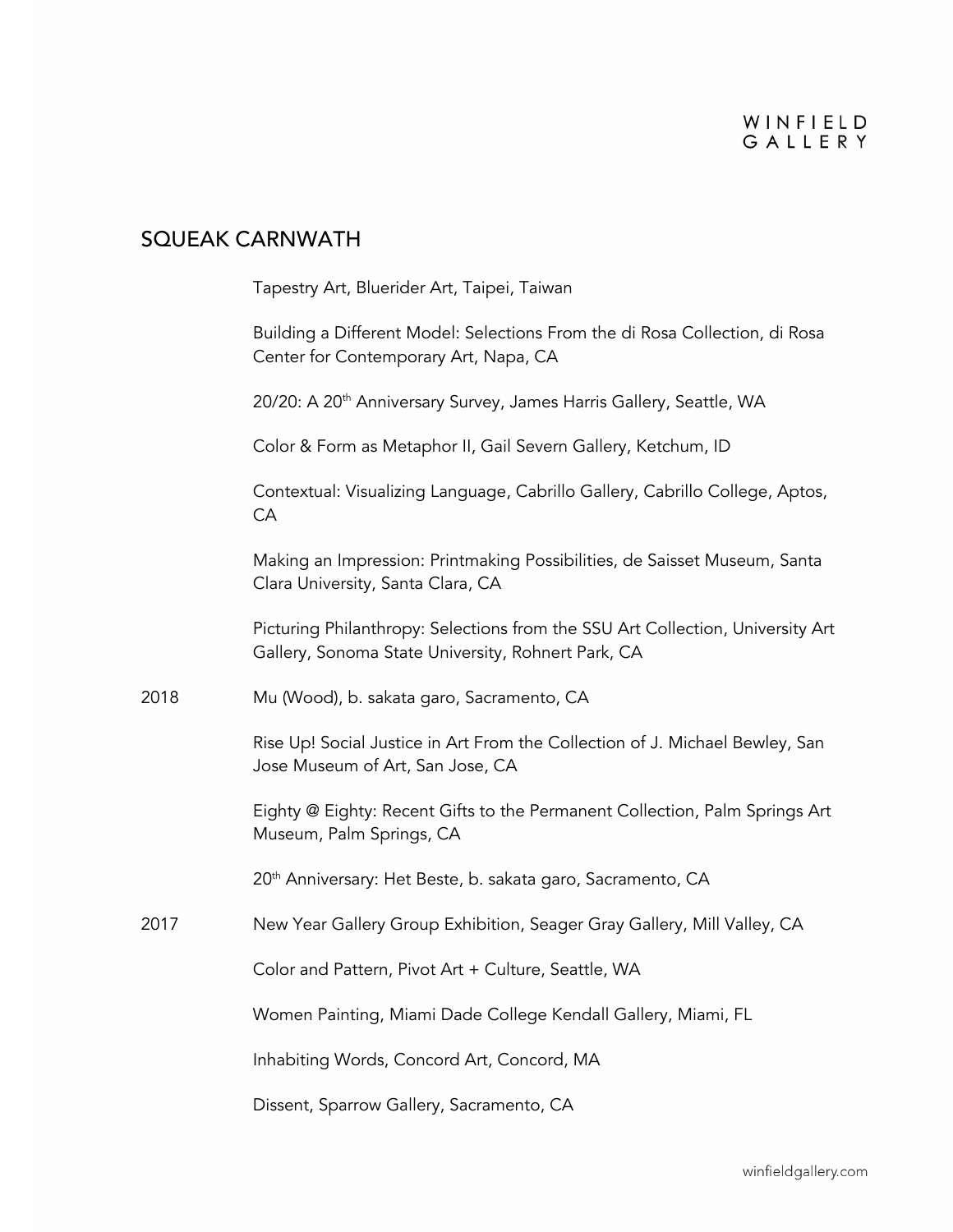|      | Doubutsu, b. sakata garo, Sacramento, CA                                                                    |
|------|-------------------------------------------------------------------------------------------------------------|
| 2016 | Material Matters, Seager Gray Gallery, Mill Valley, CA                                                      |
|      | Group Exhibition, Andi-Le Aspen Gallery, Aspen, CO                                                          |
|      | Making Our Mark, Richmond Art Center, Richmond, CA                                                          |
|      | Limited Edition Jacquard Tapestries, Dallas A. Saunders Artisan Textiles,<br>Geyserville, CA                |
|      | Meredyth Hyatt Moses: An Eclectic View, Abigail Ogilvy Gallery, Boston, MA                                  |
|      | Color V, Gail Severn Gallery, Ketchum, ID                                                                   |
|      | Overloaded: Contemporary Art, Folk Art and Unique Objects, NIAD Art<br>Center, Richmond, CA                 |
|      | Imagery Art for Wine Collection: An Art and Wine Partnership, Triton<br>Museum of Art, Santa Clara, CA      |
| 2015 | Community of Influence, New York, NY                                                                        |
|      | Napa Valley Collects, Napa Valley Museum, Yountville, CA                                                    |
|      | Painting is Not Doomed to Repeat Itself, New York, NY                                                       |
|      | Inside Magnolia Editions: Collaboration and Innovation, Art Museum of<br>Sonoma County, Santa Rosa, CA      |
| 2014 | Building Forward, Looking Back, de Saisset Museum, Santa Clara University,<br>Santa Clara, CA               |
|      | Summer Shuffle: Contemporary Art @ PAFA Remixed, Pennsylvania<br>Academy of the Fine Arts, Philadelphia, PA |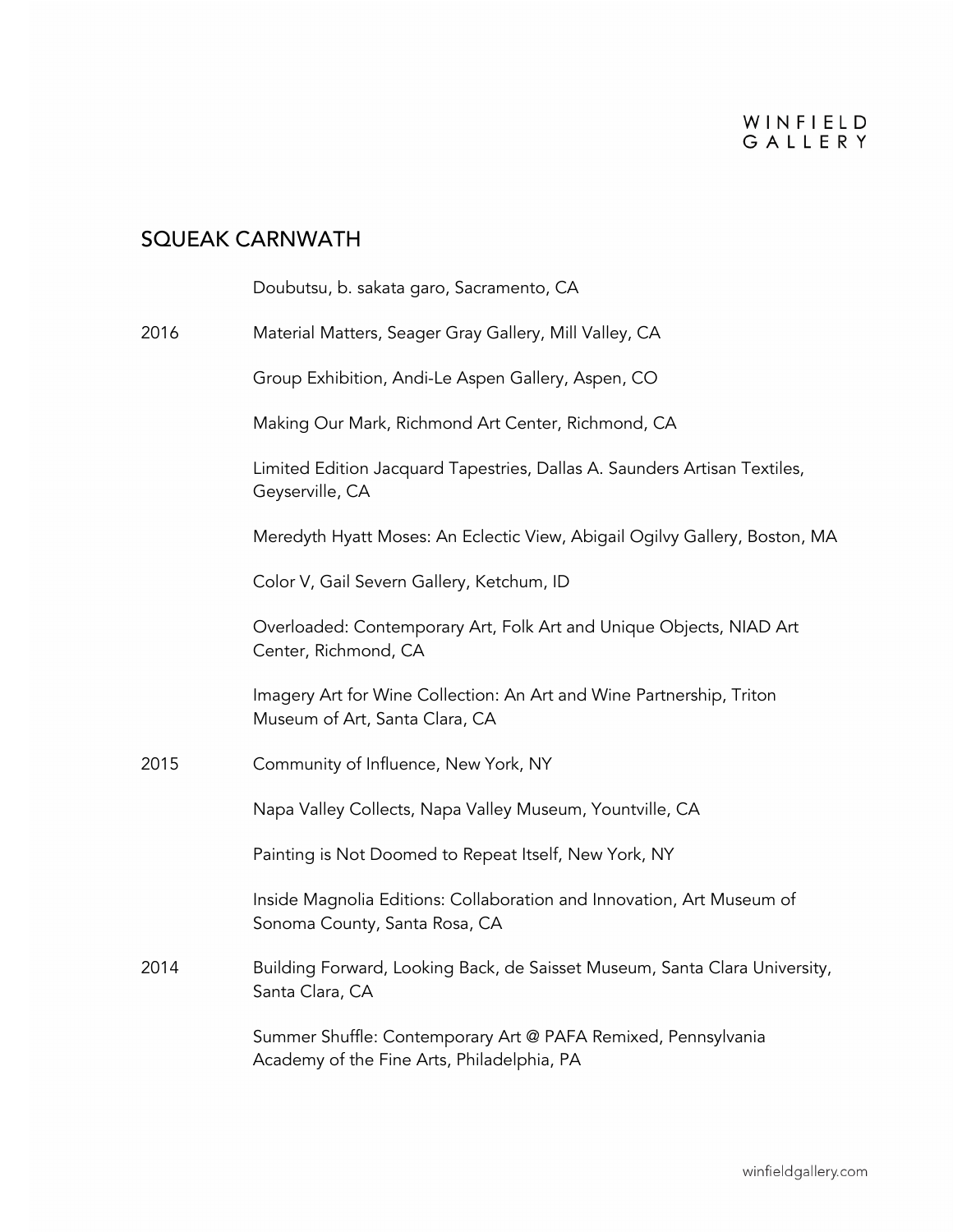|           | In Passionate Pursuit: The Arlene and Harold Schnitzer Collection and<br>Legacy, Portland Art Museum, Portland, OR*                                                                  |
|-----------|--------------------------------------------------------------------------------------------------------------------------------------------------------------------------------------|
|           | All in the Family: A Group Exhibition of Gallery Artists, Seager Gray Gallery,<br>Mill Valley, CA                                                                                    |
| 2013      | When Collecting Becomes a Collection - Sharing the Gifts of Wilfred Davis<br>Fletcher with the Community, Long Beach Museum of Art, Long Beach, CA                                   |
| 2012-2013 | The Female Gaze: Women Artists Making Their World, Pennsylvania<br>Academy of the Fine Arts, Philadelphia, PA                                                                        |
| 2012      | Tandem Press: Twenty-five Years, Chazen Museum of Art, University of<br>Wisconsin-Madison, Madison, WI                                                                               |
|           | I am Not Animal, , UD@ Crane, Philadelphia, PA                                                                                                                                       |
|           | Choose Paint!, Museum of the African Diaspora, San Francisco, CA                                                                                                                     |
|           | Aspects of New Realism - Curated by Michael Klein, Arthur<br>Roger Gallery, New Orleans, LA                                                                                          |
| 2011-2012 | Fifty Years of Bay Area Art - The SECA Awards, SFMOMA, San Francisco,<br>CA                                                                                                          |
| 2011      | Island Press: Three Decades of Printmaking, Mildred Lane Kemper Art<br>Museum, Saint Louis, MO                                                                                       |
|           | American Printmaking Now, Shanghai Art Museum, Shanghai, China                                                                                                                       |
| 2009-2010 | Modern and Contemporary Art at Dartmouth: Highlights from the Hood<br>Museum of Art, Hood Museum of Art at Dartmouth College, Hanover, NH                                            |
| 2010      | Story Painters: Drawings, Paintings, Prints and Tapestries by Squeak<br>Carnwath, Hung Liu, and Inez Storer, Bedford Gallery at the Lesher Center<br>for the Arts, Walnut Creek, CA* |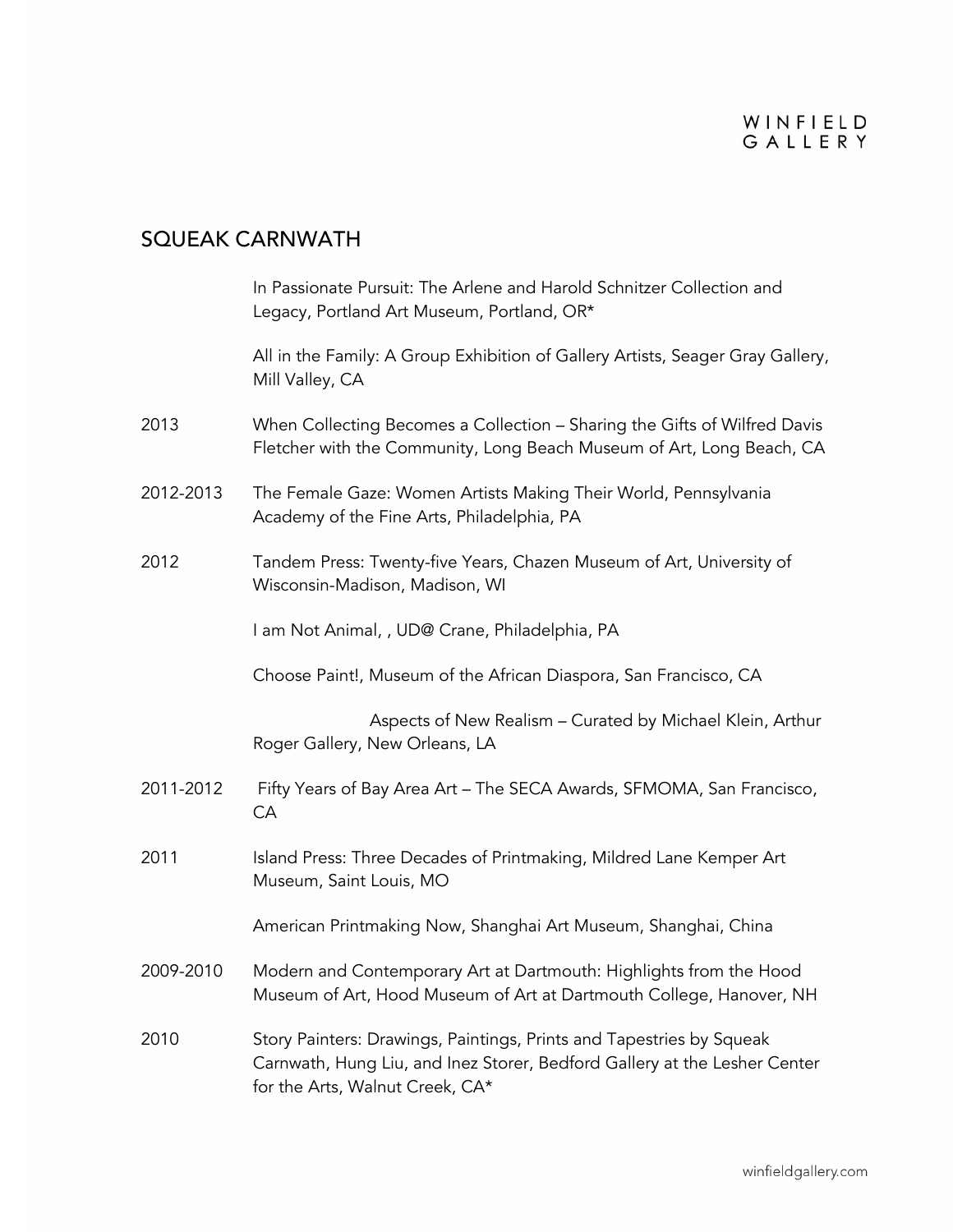|            | American Printmaking Now, National Art Museum of China, Beijing, China;<br>and Guan Shanyue Art Museum, Shenzen, China                                                                  |
|------------|-----------------------------------------------------------------------------------------------------------------------------------------------------------------------------------------|
| 2009       | Faculty Show 2009: UC Berkeley Department of Art Practice, University of<br>California Berkeley, Department of Art Practice, Worth Ryder Gallery,<br>Kroeber Hall, Berkeley, CA         |
| 2008       | Prints from Tandem Press: Collaboration as Education, Maier Museum of Art,<br>Randolph College, Lynchburg, VA                                                                           |
|            | To Infinity and Beyond: Mathematics in Contemporary Art, Heckscher<br>Museum of Art, Huntington, NY                                                                                     |
|            | Vital Signs, Newcomb Art Gallery, Tulane University, New Orleans, LA                                                                                                                    |
|            | Anderson Ranch at the Aspen Art Museum, Aspen Art Museum, Aspen, CO*                                                                                                                    |
| 20017-2008 | Celebrating a Centennial: Contemporary Printmaking at CCA, de Young<br>Museum, San Francisco, CA*                                                                                       |
| 2007       | Women's Work Contemporary Women Printmakers from the Collections of<br>Jordan D. Schnitzer and his family foundation, Hallie Ford Museum of Art at<br>Willamette University, Salem, OR* |
|            | SJMA Collects CCA: Works on Paper from the Permanent Collection, San<br>Jose Museum of Art, San Jose, CA                                                                                |
|            | Artists of Invention: A Century of CCA, Oakland Museum of California,<br>Oakland, CA*                                                                                                   |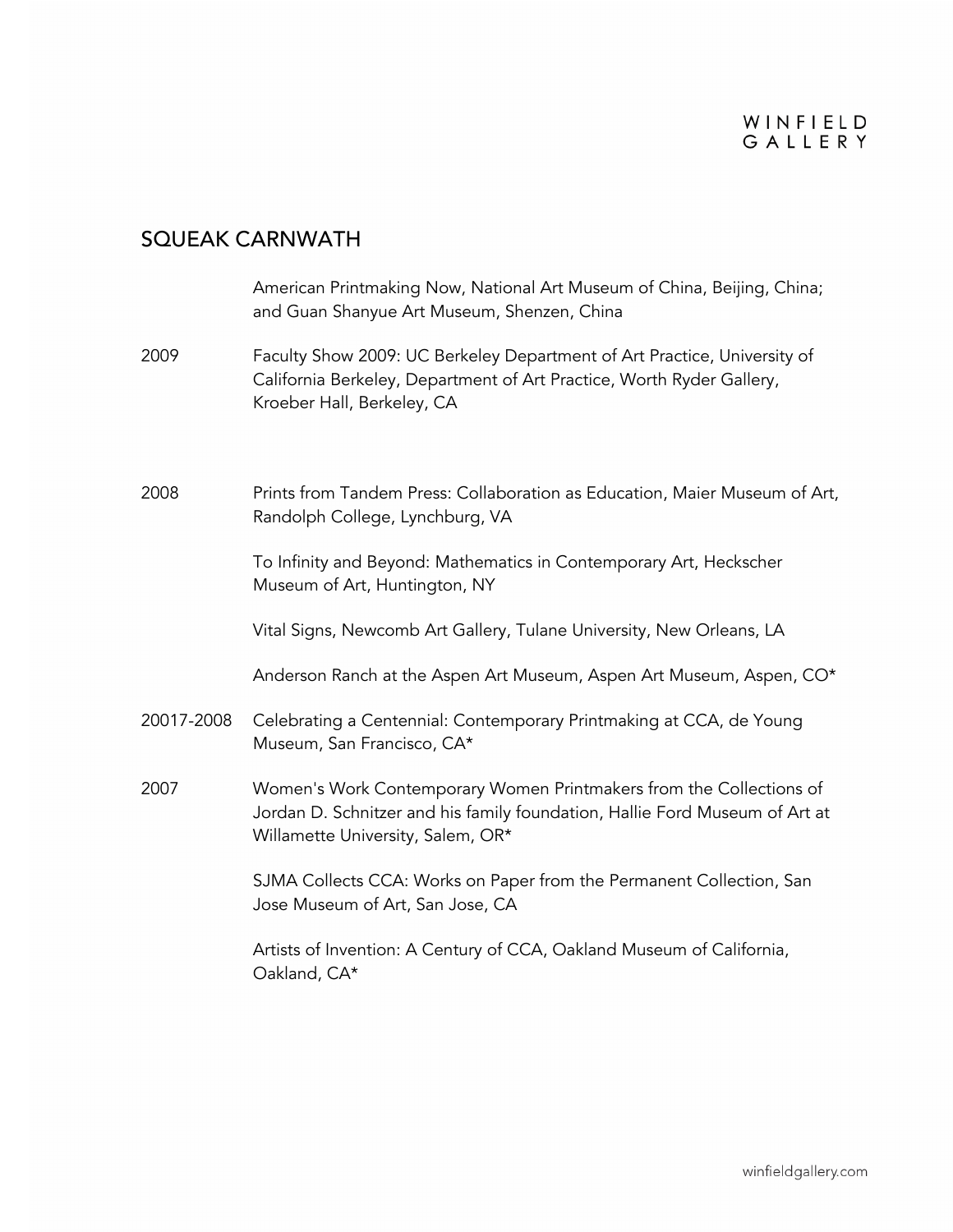|      | The Missing Peace: Artists Consider the Dalai Lama, Rubin Museum of Art,<br>New York, NY* (traveled to: Yerba Buena Center for the Arts, San Francisco,<br>CA; Daikanyama, Tokyo, Japan; Fundacion Canal, Madrid, Spain; The Frost<br>Art Museum, Miami, FL; Brukenthal National Museum, Siblu, Romania; San<br>Antonio Museum of Art, San Antonio, TX; Nobel Museum, Stockholm,<br>Sweden) |
|------|---------------------------------------------------------------------------------------------------------------------------------------------------------------------------------------------------------------------------------------------------------------------------------------------------------------------------------------------------------------------------------------------|
| 2006 | The Missing Peace Project: Artists Consider the Dalai Lama, Fowler Museum,<br>University of California Los Angeles, Los Angeles, CA*                                                                                                                                                                                                                                                        |
| 2005 | Squeak Carnwath, Mildred Howard, Catherine Wagner: New Works, di Rosa<br>Preserve, Napa, CA                                                                                                                                                                                                                                                                                                 |
|      | Beyond the Pour: Pairing Art and Wine Label Design, San Francisco Museum<br>of Craft and Design, San Francisco, CA*                                                                                                                                                                                                                                                                         |
| 2004 | Faculty Show, University of California Berkeley, Department of Art Practice,<br>Worth Ryder Gallery, Kroeber Hall, Berkeley, CA                                                                                                                                                                                                                                                             |
|      | The True Artist is an Amazing Luminous Fountain, Selected Works from the<br>di Rosa Preserve: Art & Nature, The Kreeger Museum, Washington, D.C.*                                                                                                                                                                                                                                           |
|      | It's About Time: Celebrating 35 Years, The San Jose Museum of Art, San<br>Jose, CA*                                                                                                                                                                                                                                                                                                         |
|      | Reading Meaning: Word and Symbol in the Art of Squeak Carnwath, Lesley<br>Dill, Leslie Enders Lee and Anne Siems, Ruth Chandler Williamson Gallery,<br>Scripps College, Claremont, CA*                                                                                                                                                                                                      |
| 2003 | Rotation, The Johnson Gallery, The Metropolitan Museum of Art, New York,<br><b>NY</b>                                                                                                                                                                                                                                                                                                       |
|      | Rotations: An Alternating Exhibition of 20 <sup>th</sup> -21 <sup>st</sup> Century Work, Winston<br>Wachter Mayer Fine Art, New York, NY                                                                                                                                                                                                                                                    |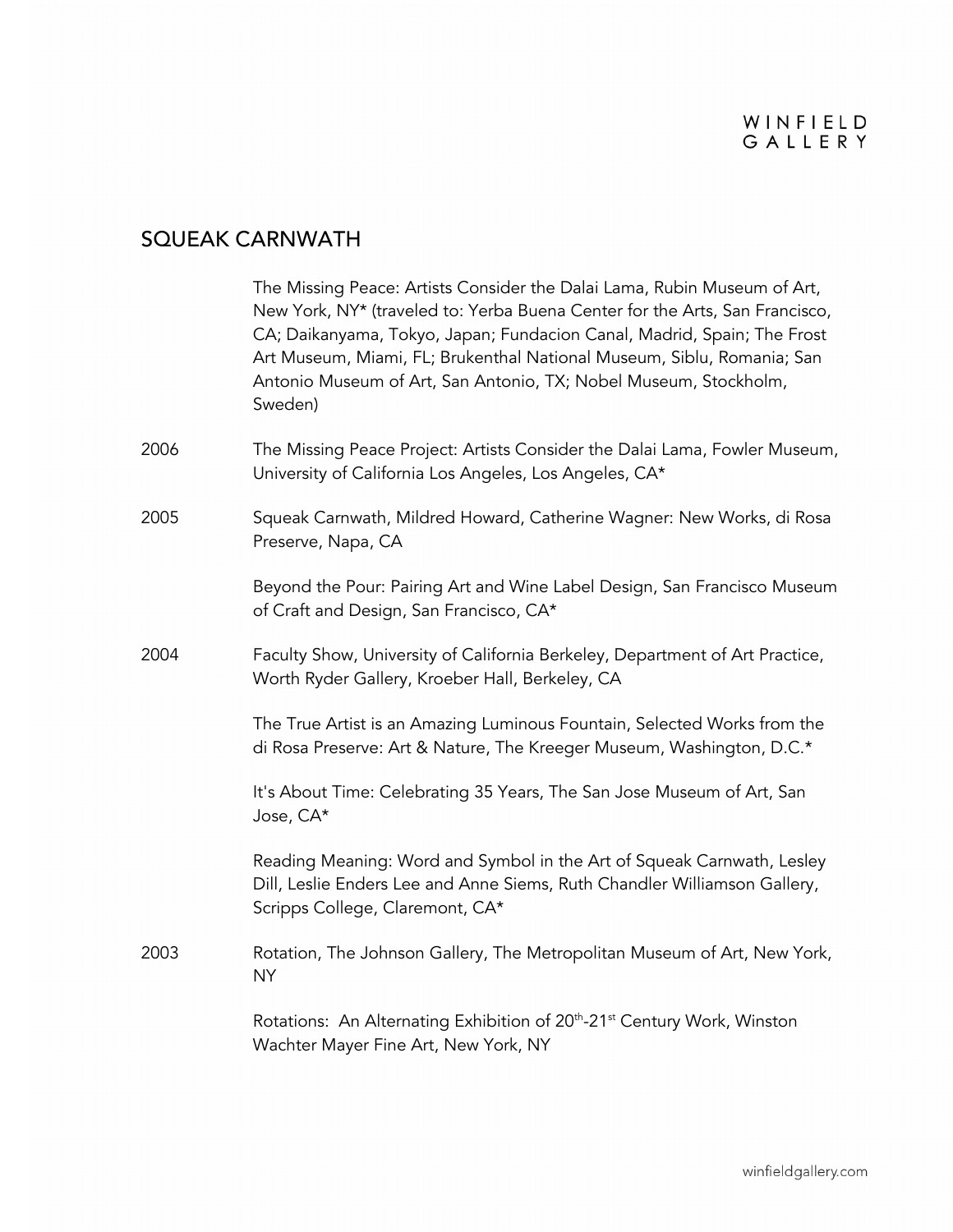| 2002      | From Stone and Plate: Contemporary Prints from Tamarind Institute, Conley<br>Art Gallery, California State University, Fresno, CA                                                                 |
|-----------|---------------------------------------------------------------------------------------------------------------------------------------------------------------------------------------------------|
|           | Collection Highlights, San Jose Museum of Art, San Jose, CA                                                                                                                                       |
| 2001      | Kick Back: University of California at Berkeley, Art Faculty, Worth Ryder<br>Gallery, Kroeber Hall, Berkeley, CA                                                                                  |
|           | Confrontations, Jane Voorhees Zimmerli Art Museum, Rutgers, The State<br>University of New Jersey, New Brunswick, NJ*                                                                             |
|           | Artists' Pages from the Djerassi Resident Artists Program, San Francisco Arts<br>Commission Gallery, San Francisco, CA                                                                            |
|           | Winter Work, Triton Museum of Art, Santa Clara, CA                                                                                                                                                |
|           | Pay AttentionI hope you learned your lesson: Works from the Collection of<br>Laila Twigg-Smith, The Contemporary Museum, Honolulu, HI                                                             |
|           | Recent Acquisitions of Contemporary California Works on Paper, California<br>Palace of the Legion of Honor, San Francisco, CA                                                                     |
|           | First Impressions: The Paulson Press, San Jose Museum of Art, San Jose,<br>$CA^*$                                                                                                                 |
| 2000      | Presence: Figurative Work In All Media By NIAD Artists With Special Guest<br>Artists -- Michael Carey and Squeak Carnwath, National Institute of Art and<br>Disabilities Art Center, Richmond, CA |
|           | Six Painters: James Barsness, Squeak Carnwath, Willy Heeks, Hung Liu,<br>Katherine Sherwood, Barbara Vos, University Art Gallery, Sonoma State<br>Univ., Sonoma, CA                               |
| 1999-2001 | The Art In Embassies Exhibition For The Residence Of The United States<br>Ambassador To Luxembourg, residence of James C. Hormel, United States<br>Ambassador to Luxembourg, Luxembourg*          |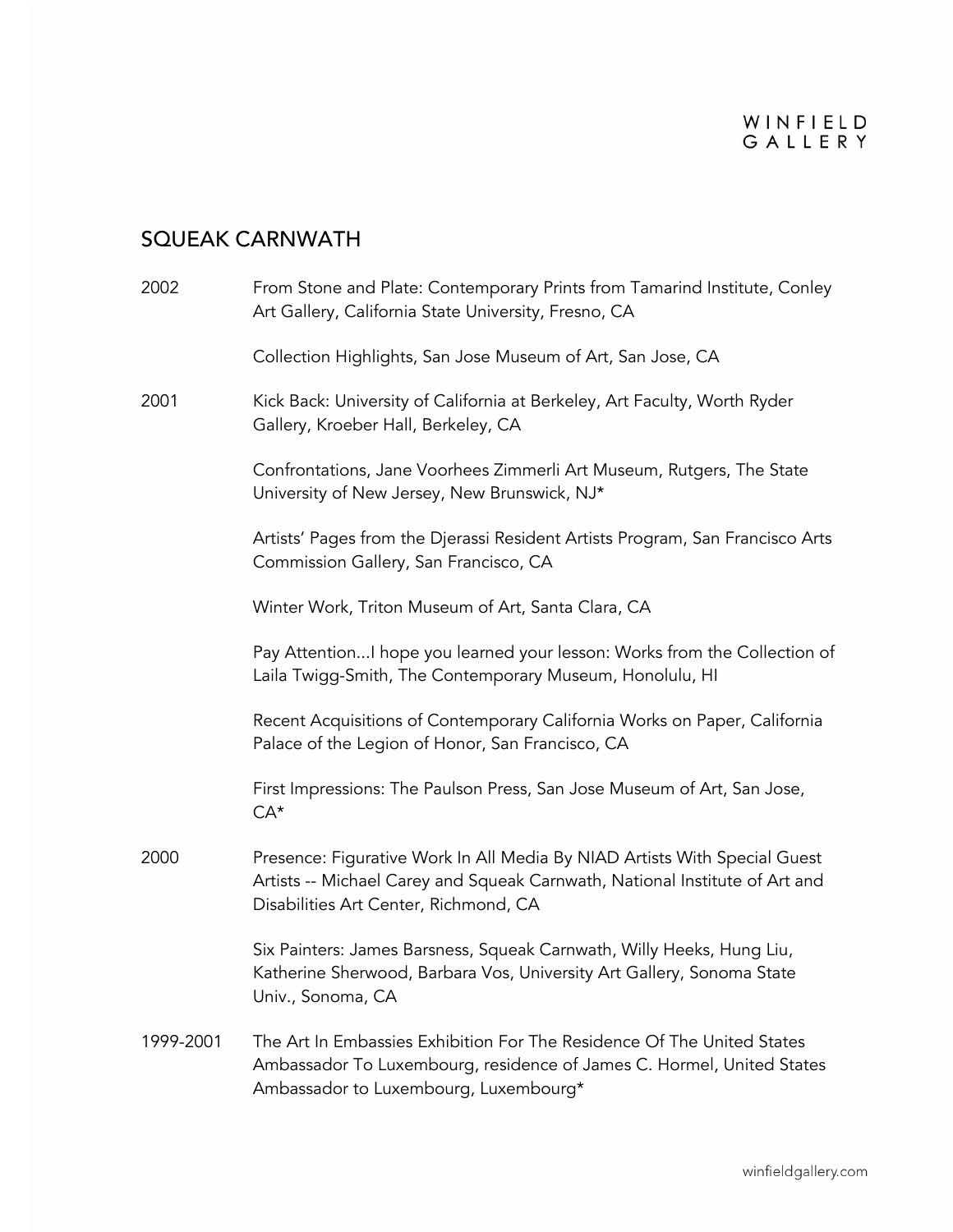#### WINFIELD GALLERY

#### SQUEAK CARNWATH

1999-2000 Sudden Incandescence, Bemis Center For Contemporary Arts, Omaha, NE

1999 The 23rd International Biennial of Graphic Art, Congress Centre Cankarjev Dom and the Modern Gallery, Slovenia. Organized by the International Centre Of Graphic Art, the embassies of Argentina, Austria, Czech Republic, Croatia, Italy, Hungary, Germany, Poland, Slovak Republic, and Spain with the assistance of the Tamarind Institute

> Outward Bound: American Art at the Brink of the Twenty-First Century, Meridian International Center, White-Meyer Galleries, Washington, DC (traveled to: The Museum of Fine Arts, Hanoi, Vietnam; The Museum of Fine Arts, Ho Chi Minh City, Vietnam; The Painting Institute, Shanghai, China; The Working People's Cultural Palace, Bejing, China; The Singapore Museum of Art, Singapore; The CIPTA Gallery, Jakarta Arts Center, Jakarta, Indonesia)

1998 Knowing Children, David Beitzel Gallery, New York, NY

Smith Andersen and the Art of Collaborative Printmaking, Nevada Museum of Art, Reno, NV

The Collectors Gallery Presents: Prints From Magnolia Editions, Oakland Museum of California, Oakland, CA

- 1997-1998 Bay Area Art from the Morgan Flagg Collection, Fine Arts Museums of San Francisco - M.H. de Young Memorial Museum, San Francisco, CA\*
- 1997 The Magic of Numbers, Staatsgalerie Stuttgart, Stuttgart, Germany\*

Anatomy of a Print, Bedford Gallery, Walnut Creek, CA

Evolving Forms/Emerging Faces, Jane Voorhees Zimmerli Art Museum, Rutgers, The State University of New Jersey, New Brunswick, NJ.

A Thought Intercepted, California Museum of Art, Luther Burbank Center for the Arts, Santa Rosa, CA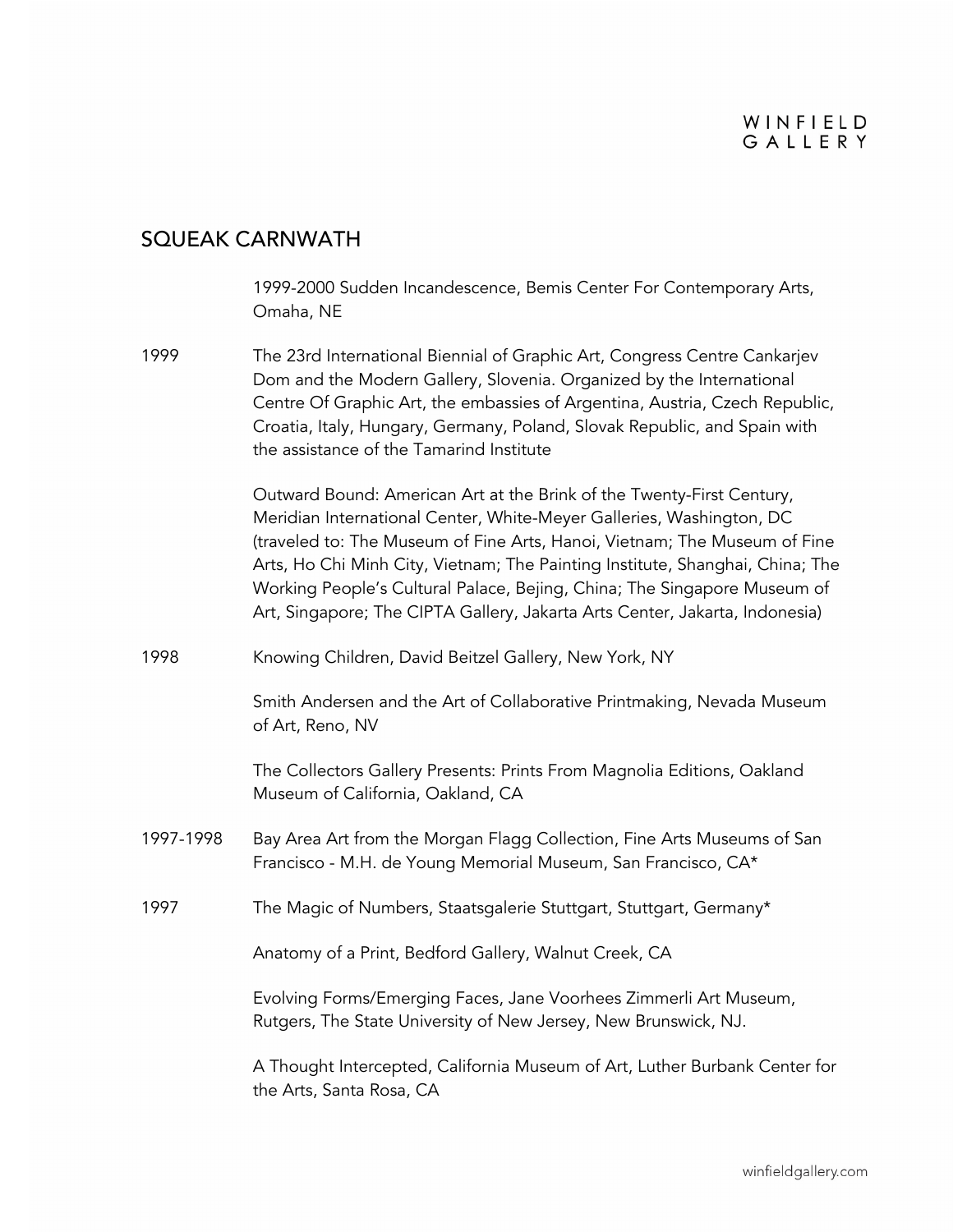| 1996 | RE-IN-CAR-NATION, Oakland Museum of California, Oakland, CA                                                                                                          |
|------|----------------------------------------------------------------------------------------------------------------------------------------------------------------------|
|      | CCAC: Past, Present, and Future, California College of Arts and Crafts,<br>Oakland, CA                                                                               |
|      | 48th Annual American Academy Purchase Exhibition, The American<br>Academy of Arts and Letters, New York, NY                                                          |
|      | Art At UC Davis: Selected Works of Faculty and Alumni From the Richard L.<br>Nelson Gallery and The Fine Arts Collection, Shasta College Art Gallery,<br>Redding, CA |
| 1995 | Old Glory, New Story: Flagging the 21st Century, Santa Monica Museum of<br>Art, Santa Monica, CA                                                                     |
|      | Abstraction, The Bermuda National Gallery, Hamilton, Bermuda                                                                                                         |
|      | Mednarodni Graficni Bienal, International Biennial of Graphic Art, Ljubljana,<br>Slovenia                                                                            |
| 1994 | Hine Editions / Limestone Press: Selections from the Archive, T.W. Stanford<br>Art Gallery, Stanford University, Stanford, CA*                                       |
|      | Here and Now: Bay Area Masterworks from the di Rosa Collections, The<br>Oakland Museum, Oakland, CA*                                                                 |
|      | American Art Today: Heads Only, The Art Museum at Florida International<br>University, Miami, FL*                                                                    |
|      | Women's Mentor Show, San Francisco Arts Commission Gallery, San<br>Francisco, CA*                                                                                    |
| 1993 | The Intimate Collaboration: Prints from Teaberry Press, University Art<br>Museum, Berkeley, CA (traveling)                                                           |
|      |                                                                                                                                                                      |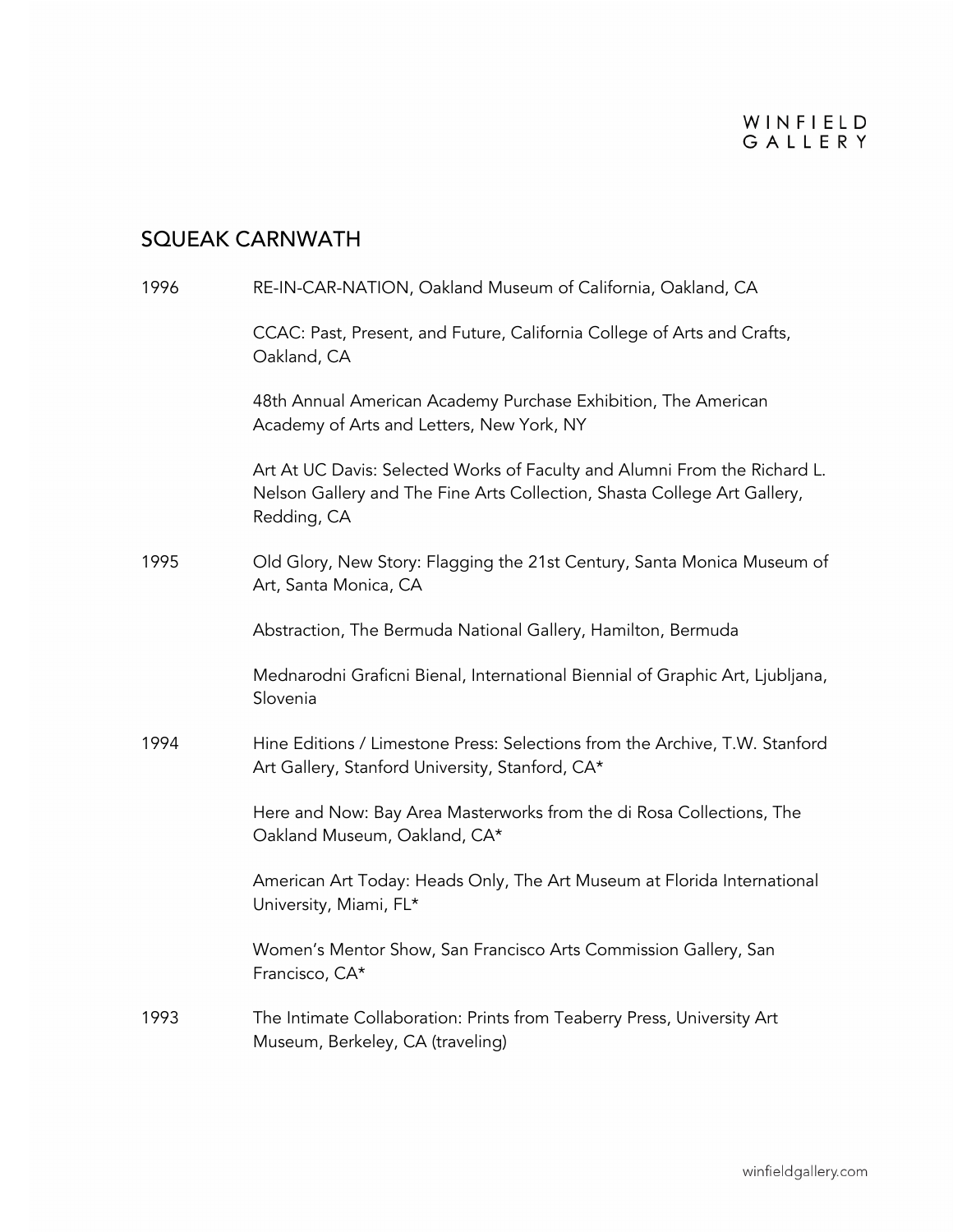|           | Magnolia Editions: Ten Years of Printmaking, California Museum of Art,<br>Luther Burbank Center for the Arts, Santa Rosa, CA |
|-----------|------------------------------------------------------------------------------------------------------------------------------|
| 1992-1993 | Directions in Bay Area Printmaking: 3 Decades, Palo Alto Cultural Center,<br>Palo Alto, CA                                   |
| 1992      | ART CONTACT, Central Exhibition Hall, St. Petersburg, Russia*                                                                |
|           | Presswork: The Art of Women Printmakers, Elvehjem Museum of Art,<br>Madison, WI*                                             |
|           | West Comes East, Ellen Miller/Katie Block Fine Art, Boston, MA                                                               |
|           | 44th Annual Purchase Exhibition, American Academy and Institute of Arts<br>and Letters, New York, NY                         |
| 1991      | Herstory: Narrative Art by Contemporary California Artists, The Oakland<br>Museum of California, Oakland, CA*                |
|           | California Monoprints, Sewall Art Gallery at Rice University, Houston, TX                                                    |
|           | One Over One: Contemporary Monotypes from Smith Andersen Press, Riv<br>erside Art Museum, Riverside, CA                      |
|           | Freehand Drawing Loosely Defined, Euphrat Gallery, De Anza College,<br>Cupertino, CA                                         |
| 1990      | Oakland Artists, The Oakland Museum, Oakland, CA*                                                                            |
|           | Prints and Works on Paper, Shea & Beker, New York, NY                                                                        |
| 1989      | Four California Artists, Fay Gold Gallery, Atlanta, GA                                                                       |
|           | A.C.D.H.H.H.J.N.P.P.S.T., Nelson Gallery, Department of Art, University of<br>California, Davis, CA                          |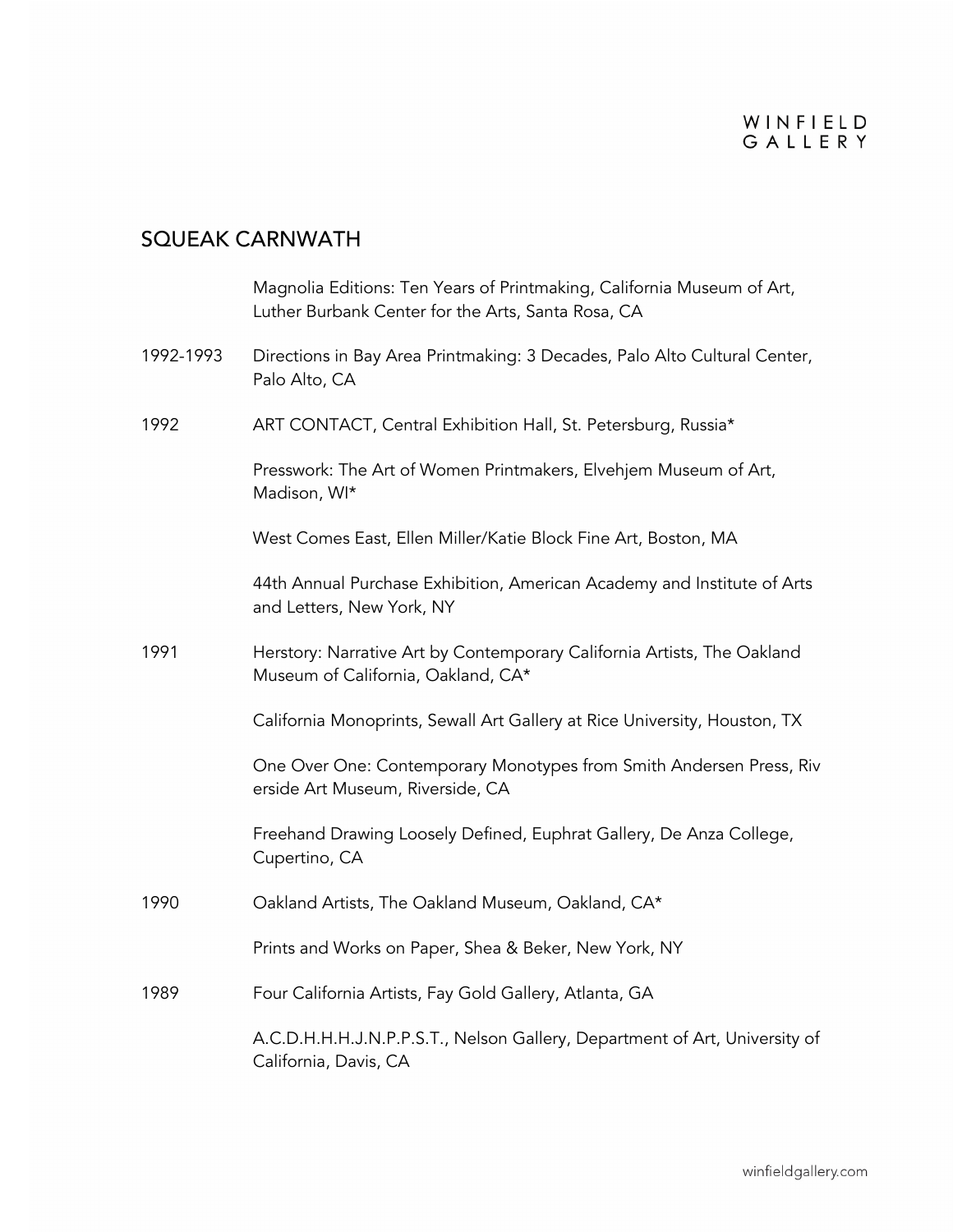|           | Substance/Surface, Robert Else Gallery, California State University,<br>Sacramento, CA                                                                                                                                                                                            |
|-----------|-----------------------------------------------------------------------------------------------------------------------------------------------------------------------------------------------------------------------------------------------------------------------------------|
| 1988-1989 | Alice Through the Looking-Glass, December 10, Bernice Steinbaum Gallery,<br>New York, NY*                                                                                                                                                                                         |
| 1988      | Twelve Artists, Triton Museum of Art, Santa Clara, CA                                                                                                                                                                                                                             |
|           | Paintings and Sculpture by Candidates for Art Awards, American Academy<br>and Institute of Arts and Letters, New York, NY                                                                                                                                                         |
|           | Contra Costa Contemporary Collections, Hearst Art Gallery, Saint Mary's<br>College, Moraga, CA                                                                                                                                                                                    |
| 1987      | Enduring Myths: Traditional Art of the Americas, Monterey Museum of Art,<br>Monterey, CA                                                                                                                                                                                          |
|           | Diversity and Presence, University Art Gallery, University of California,<br>Riverside (traveled)*                                                                                                                                                                                |
|           | The Third Western States Biennial (traveling exhibition), Art Museum of<br>South Texas, Corpus Christi, TX; Colorado Springs Fine Art Center, CO; San<br>Jose Museum of Art, San Jose, CA; Yellowstone Art Center, Billings, MT;<br>Palm Springs Desert Museum, Palm Springs, CA* |
|           | Under Currents, Portland Center for the Visual Arts, Portland, OR*                                                                                                                                                                                                                |
| 1986      | 70's into 80's: Printmaking Now, Museum of Fine Arts, Boston, MA*                                                                                                                                                                                                                 |
|           | New Directions/California Painting 1985 (traveling exhibition), Alaska State<br>Museum, Juneau, Alaska*                                                                                                                                                                           |
|           | The Third Western States Biennial (traveling exhibition), Brooklyn Museum,<br>Brooklyn, NY; New Orleans Contemporary Art Center, New Orleans, LA*                                                                                                                                 |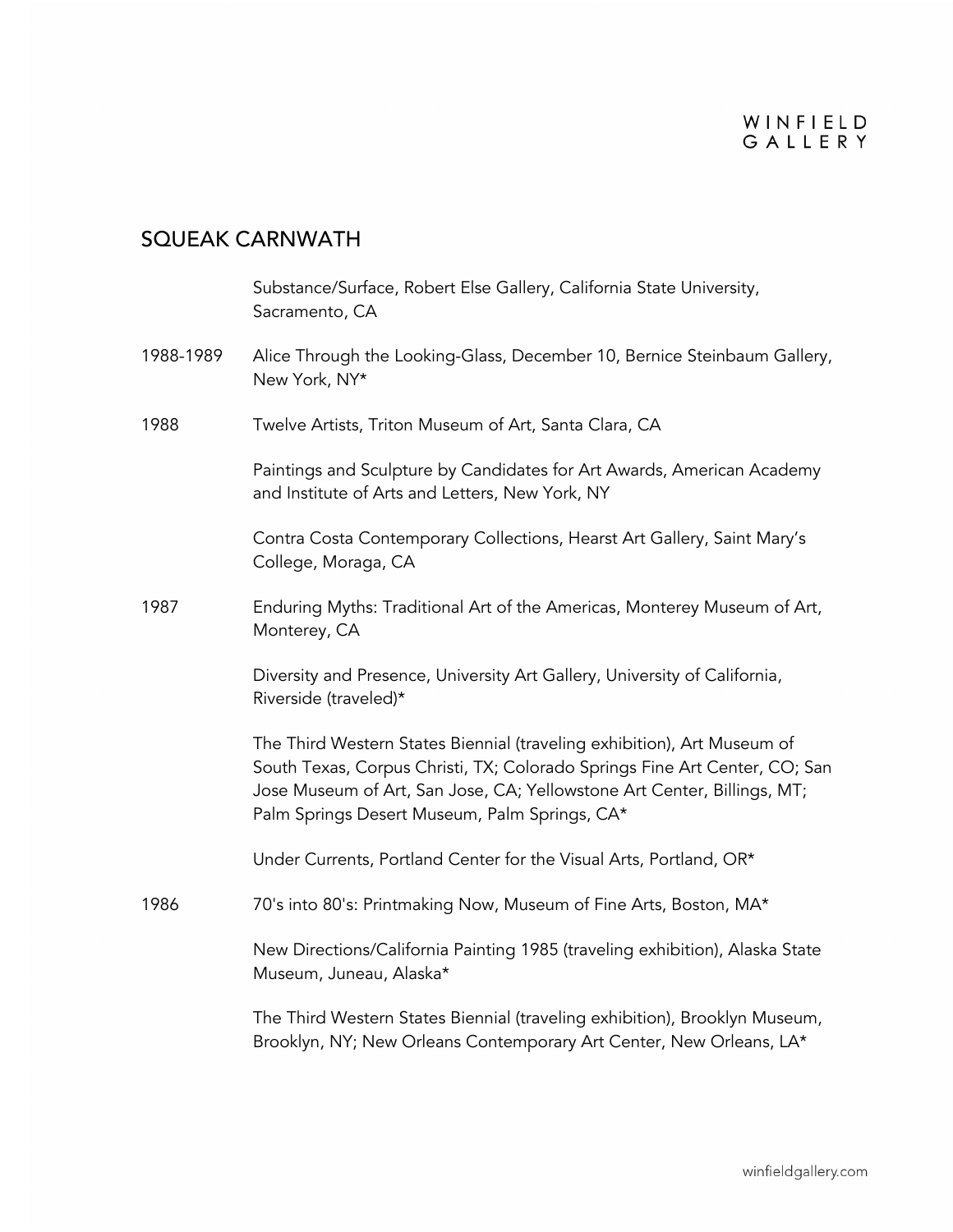| 1985 | The 20th Century: The San Francisco Museum of Modern Art Collection, San<br>Francisco Museum of Modern Art, San Francisco, CA*                                                               |
|------|----------------------------------------------------------------------------------------------------------------------------------------------------------------------------------------------|
|      | New Directions/California Painting 1985, Visual Arts Center of Alaska,<br>Anchorage; November 1 - November 30, Fairbanks Art Association,<br>Fairbanks, Alaska (traveled throughout Alaska)* |
| 1984 | San Francisco Bay Area Painting, Sheldon Memorial Art Gallery, University of<br>Nebraska, Lincoln, NB*                                                                                       |
|      | Modern Romances, Resse Bullen Gallery, California State University<br>Humboldt, Arcata, CA (traveled to San Jose Institute of Contemporary Art,<br>San Jose, CA)                             |
|      | Highlights: Selections from the Bank of America Corporation Art Collection,<br>Bank of America World Headquarters, San Francisco, CA                                                         |
| 1983 | Bon à tirer, De Saisset Museum, University of Santa Clara, Santa Clara, CA                                                                                                                   |
|      | The Impolite Figure/New Figurative Painting by the Bay Area, Southern<br>Exposure Gallery, San Francisco, CA*                                                                                |
|      | Modern Romances, Reese Bullen Gallery, Humboldt State University, CA                                                                                                                         |
| 1982 | From the Sunny Side: Six East Bay Artists, The Oakland Museum, Oakland,<br>CA                                                                                                                |
|      | Emerging Northern California Artists, , Orange County Center for<br>Contemporary Art, Santa Ana, CA*                                                                                         |
|      | Pacific Currents/Ceramics 1982, San Jose Museum of Art, San Jose, CA*                                                                                                                        |
| 1981 | The Figure: A Celebration, Art Museum of South Texas, Corpus Christi, TX<br>(traveled to University of North Dakota Art Galleries, Grand Forks, ND)                                          |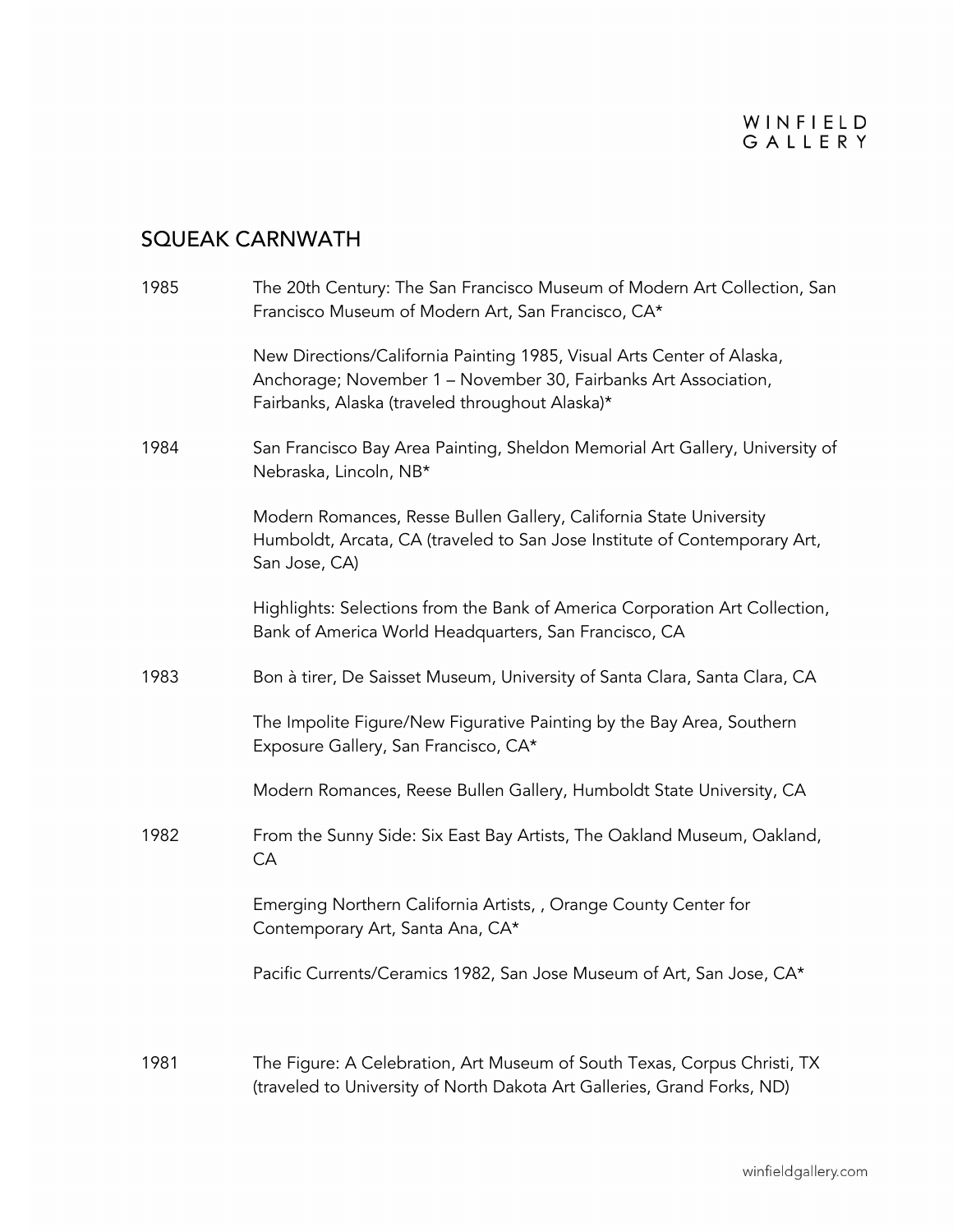#### WINFIELD GALLERY

#### SQUEAK CARNWATH

| 1980 | The Peaceable Kingdom, Hansen Fuller Goldeen Gallery, San Francisco, CA                                   |
|------|-----------------------------------------------------------------------------------------------------------|
|      | Group Exhibition, Leah Levy Gallery, San Francisco, CA                                                    |
| 1979 | Northern California Clay Routes: Sculpture Now, San Francisco Museum of<br>Modern Art, San Francisco, CA* |
| 1978 | Three Installations, Capricorn Asunder, San Francisco Art Commission<br>Gallery, San Francisco, CA        |
|      | Mixed Media on Paper: 30 East Bay Women, Berkeley Art Center, Berkeley,<br>$CA*$                          |
| 1974 | Designer-Craftsman '74, Richmond Art Center, Richmond, CA*                                                |
|      | 1974 Ceramics and Glass, The Oakland Museum, Oakland, CA*                                                 |
| 1972 | Women U.S.A., Laguna Beach Museum of Art, Laguna Beach, CA                                                |

#### PUBLICATIONS:

Albright, Thomas. *Art in the San Francisco Bay Area, 1945–1980.* Berkeley and Los Angeles: University of California Press, 1985

Baker, Kenneth. "Carnwath's Memories Release Rich Abstraction." *San Francisco Chronicle*, November 7, 1998, p. E1.

Boettger, Suzaan. "From the Sunny Side: Six East Bay Artists." *Artforum*, January 1983, pp. 82– 83.

Bonetti, David. "Three S.F. Artists In Their Prime." *San Francisco Examiner*, Oct. 29, 1998, pp. C-1- C6.

Bourbon, Matthew. "Squeak Carnwath at David Beitzel." *New York Arts Magazine*, May, 2000, 2 black and white plates, p. 39.

Bullis, Douglas. *100 Artists of the West Coast*. Atglen, Pennsylvania: Schiffer Publishing Ltd, 2003

Burstein, Joanne. "From the Sunny Side: Six East Bay Artists." *Artweek*, Oct. 23, 1982, p. 1.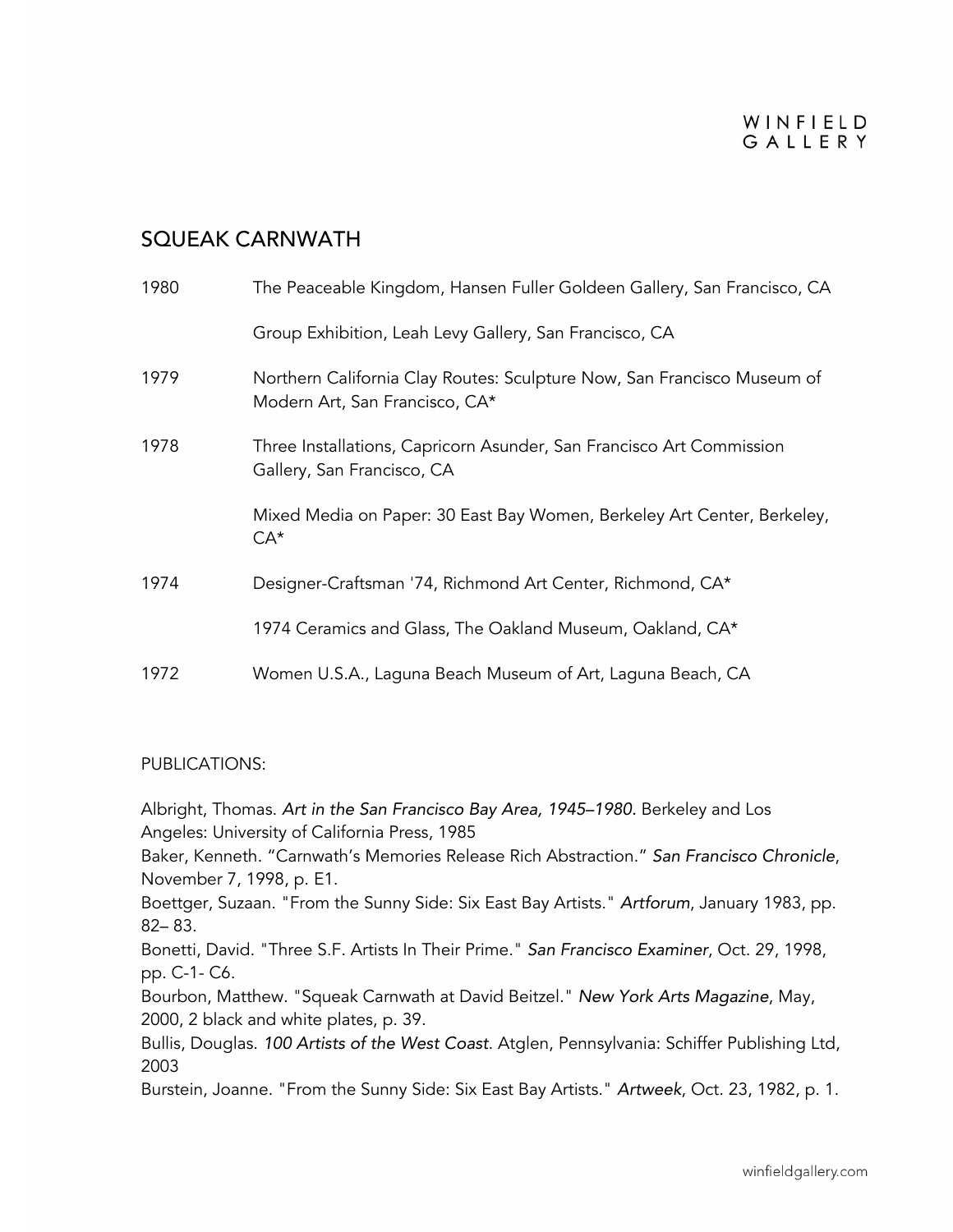#### SQUEAK CARNWATH

Byrne, Chris. *The Original Print.* Madison, Wisconsin: Guild Publishing, 2002

Carnwath, Squeak. *Squeak Carnwath: Lists, Observations & Counting*. San Francisco: Chronicle Books, 1996

Carnwath, Squeak. "Painting is No Ordinary Object." In *Adelie Landis Bischoff*, Salander-O'Reilly Galleries, LLC exhibition catalogue, New York, NY, 2006.

Carnwath, Squeak. "Curator's Statement: The Handed-Down Artist." In *Veronica de Jesus*, Cue

Churner, Rachel. "Reviews: Squeak Carnwath" Artforum, May 2019.

Cotter, Holland. "Art in Review: Squeak Carnwath at LedisFlam Gallery." *The New York Times*, September 17, 1993, p. C18.

da Silva, Analucia. "Squeak Carnwath and Viola Frey Have Contributed To Oakland's Art Tradition." *The Oakland Tribune*, January 1, 2000, p. CUE-8.

di Rosa, Rene*. Local Color: The di Rosa Collection of Contemporary Art.* San Francisco: Chronicle Books, 1999

Eisenhart, Mary. "Don't Miss: Painting is No Ordinary Object." *San Francisco Chronicle: 96 Hours*, May 7, 2009, p. 15.

Frankel, David. "Squeak Carnwath at David Beitzel Gallery." *Artforum*, October 1996, p.116.

Gamblin, Noriko. "Squeak Carnwath", in Noriko Gamblin and Karen Jacobson, ed., *Flintridge Foundation Awards for Visual Artists.* Pasadena, California: Flintridge Foundation, 2002

Gurewitsch, Matthew. "A New Wing for the Norton Museum". *The Wall Street Journal*, Leisure & Arts*,* April 17, 2003, p. D8.

Hackett, Regina. "Scribbling on paint: Coy innocence and the power of doodling for Carnwath". *Seattle Post-Intelligencer*, September 14, 2001.

Istomina, Tatiana. "Squeak Carnwath. " *Art in America*, January 6, 2016.

Johnstone, Mark and Leslie Aboud Holzman. *Epicenter San Francisco Bay Area Art Now.*  San Francisco: Chronicle Books, 2002

Landauer, Susan. *Selections, The San Jose Museum of Art Permanent Collection.* San Jose, California: The San Jose Museum of Art, 2004

Manoogian, Bridget. "Reconstructing Carnwath." *Shift X*, 1990, pp. 16–18.

Maxwell, Douglas F. "Squeak Carnwath at David Beitzel Gallery." *Review: The Critical State Of Visual Art In New York*, February 1, 1998, pp. 27-28.

Nadaner, Dan. "What Only Painting Can Do." *Artweek*, January 25, 1986, p. 3.

Ollman, Leah. "Wonder of Life Bathes Carnwath's Canvases." *Los Angeles Times*, May 1990.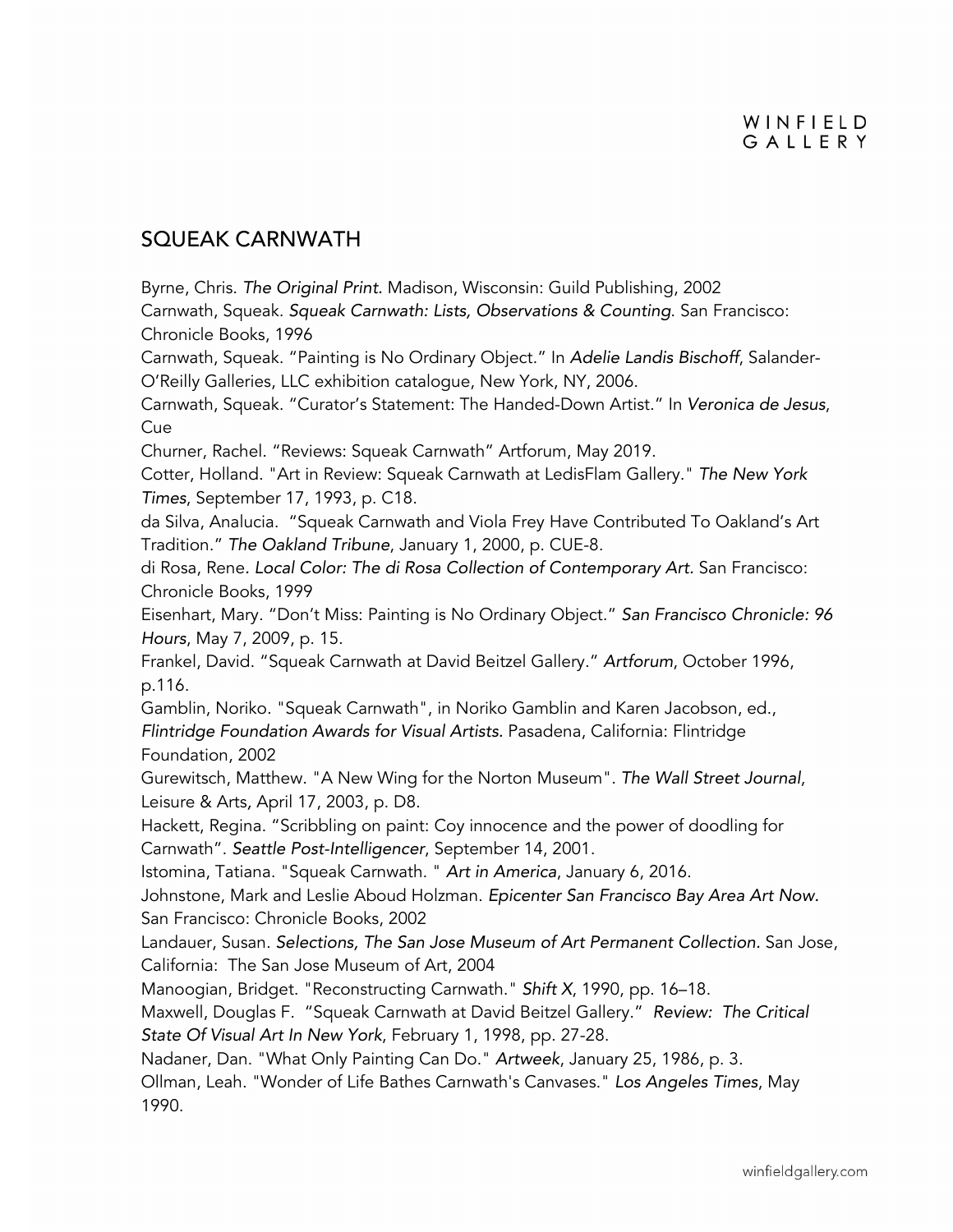### SQUEAK CARNWATH

Pincus, Robert L. "Artist Masters Mix of Visual, Literary." *San Diego Union*, May 1, 1990. Rosenberg, Randy Jayne, et al. *The Missing Peace Artists & the Dalai Lama.* San Rafael, California: Earth Aware, 2006

Row, D. K. "In Praise of Bolder Women." *The Oregonian*, October 29, 2007.

Rubin, Michael G. "2 Contrasting Artists Rising in Prominence." *St. Louis Globe-Democrat*, June 25–26, 1983, p. F6.

Selvin, Claire. "Pollock-Krasner Foundation Names Winners of \$3 M. in Grants." *Artnews*, April 17, 2019.

Smith, Roberta. "Squeak Carnwath at David Beitzel." *The New York Times*, May 31, 1996, p. C22.

Tsapovsky, Flora. "Four Icons Weigh In." *The Nob Hill Gazette*, May 2018, p. 48-49. Tsujimoto, Karen. "Artistic Harvest," in Abby Wasserman, ed., *The Spirit of Oakland.* Carlsbad, CA: Heritage Media Corp., 2000

Tsujimoto, Karen and John Yau. *Squeak Carnwath: Painting Is No Ordinary Object*. Petaluma, CA: Pomegranate and Oakland, CA: Oakland Museum of California, 2009 Walrod, Anne. "Squeak Carnwath," in Moira Roth, ed., *Connecting Conversations, Interviews with 28 Bay Area Women Artists.* Eucalyptus Press, Mills College, 1988 Whittaker, Richard. "A Conversation with Squeak Carnwath." *TSA [The Secret Alameda],*  Issue #6, 1993, pp. 2–8.

Whittaker, Richard. "Squeak Carnwath," in *The Conversations Interviews with Sixteen Contemporary Artists.* Whale and Star, 2007

Yau, John. "In Conversation Squeak Carnwath with John Yau." *The Brooklyn Rail*, November 2006, pp. 48-50.

\_\_\_\_\_\_."Obsession, Density Jam Squeak Carnwath's World". *San Francisco Chronicle*, June 6, 2009, Section E and E10.

\_\_\_\_\_\_. "Review: Squeak Carnwath Speaks With Her Varied Palette." *The New York Times*, December 31, 2015, p. C24.

#### AWARDS:

| 2019 | Inducted into National Academy of Design                                              |
|------|---------------------------------------------------------------------------------------|
| 2018 | Lee Krasner Award, The Pollock-Krasner Foundation                                     |
| 2008 | Emil and Dines Carlsen Award, 183 <sup>rd</sup> Annual: An Invitational Exhibition of |
|      | Contemporary American Art, National Academy Museum, New York, NY                      |
| 2006 | University of California, Berkeley, Research Enabling Grant                           |
| 2005 | University of California, Berkeley, Research Enabling Grant                           |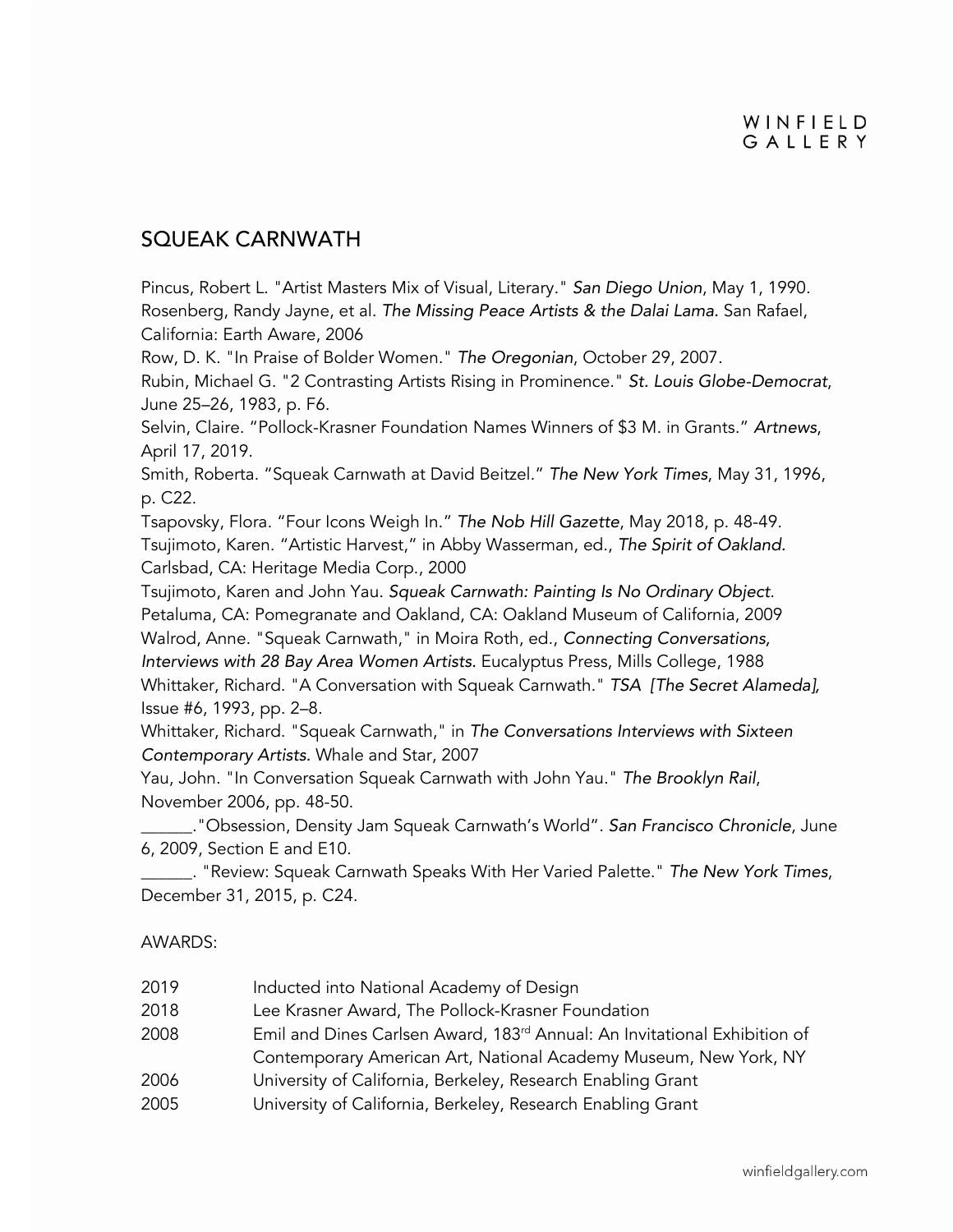## SQUEAK CARNWATH

|      | University of California, Berkeley, Teaching Mini Grant                     |
|------|-----------------------------------------------------------------------------|
| 2004 | University of California, Berkeley, Research Enabling Grant                 |
|      | University of California, Berkeley, Teaching Mini Grant                     |
| 2003 | University of California, Berkeley, Faculty Research Award                  |
| 2002 | Flintridge Foundation, Award for Visual Artists, Pasadena, CA               |
|      | University of California, Berkeley, Faculty Research Award                  |
| 2001 | Precita Eyes Muralists Association, Inc., Special Recognition Award for the |
|      | SFO Art Enrichment project, Fly, Flight, Fugit, San Francisco, CA           |
| 1998 | Modern Master, Museum of Art and the Environment, Marin, CA                 |
| 1996 | Alma B.C. Schapiro Residency for a Woman Painter, Yaddo, Saratoga           |
|      | Springs, NY                                                                 |
|      | "Hometown Heroes, Oakland Artists Who Have Made a Difference," Office       |
|      | of the Mayor, Oakland, CA                                                   |
| 1994 | Guggenheim Fellowship                                                       |
| 1992 | Rosenkranz Family Fellowship, Djerassi Resident Artists Program, Woodside,  |
|      | CA                                                                          |
| 1990 | Alice Baber Art Award                                                       |
|      | University of California, Davis, Faculty Research Award                     |
| 1989 | University of California, Davis, Faculty Research Award                     |
| 1987 | University of California, Davis, Faculty Research Award                     |
|      | University of California, Davis, Faculty Summer Fellowship                  |
| 1986 | University of California, Davis, Faculty Research Award                     |
| 1985 | National Endowment for the Arts, Individual Artist Fellowship               |
|      | University of California, Davis, Faculty Research Award                     |
| 1980 | National Endowment for the Arts, Individual Artist Fellowship               |
|      | Society for the Encouragement of Contemporary Art of the San Francisco      |
|      | Museum of Modern Art (SECA), Award in Art                                   |

#### TEACHING:

| 2014    | Guest Artist, Lodestar School of Art, Connemara, Ireland                      |
|---------|-------------------------------------------------------------------------------|
| 2011    | Professor Emeritus, University of California, Berkeley, CA                    |
| 2008-10 | Professor of Art, University of California, Berkeley, CA                      |
| 1998-08 | Professor in Residence, Department of Art Practice, University of California, |
|         | <b>Berkeley</b>                                                               |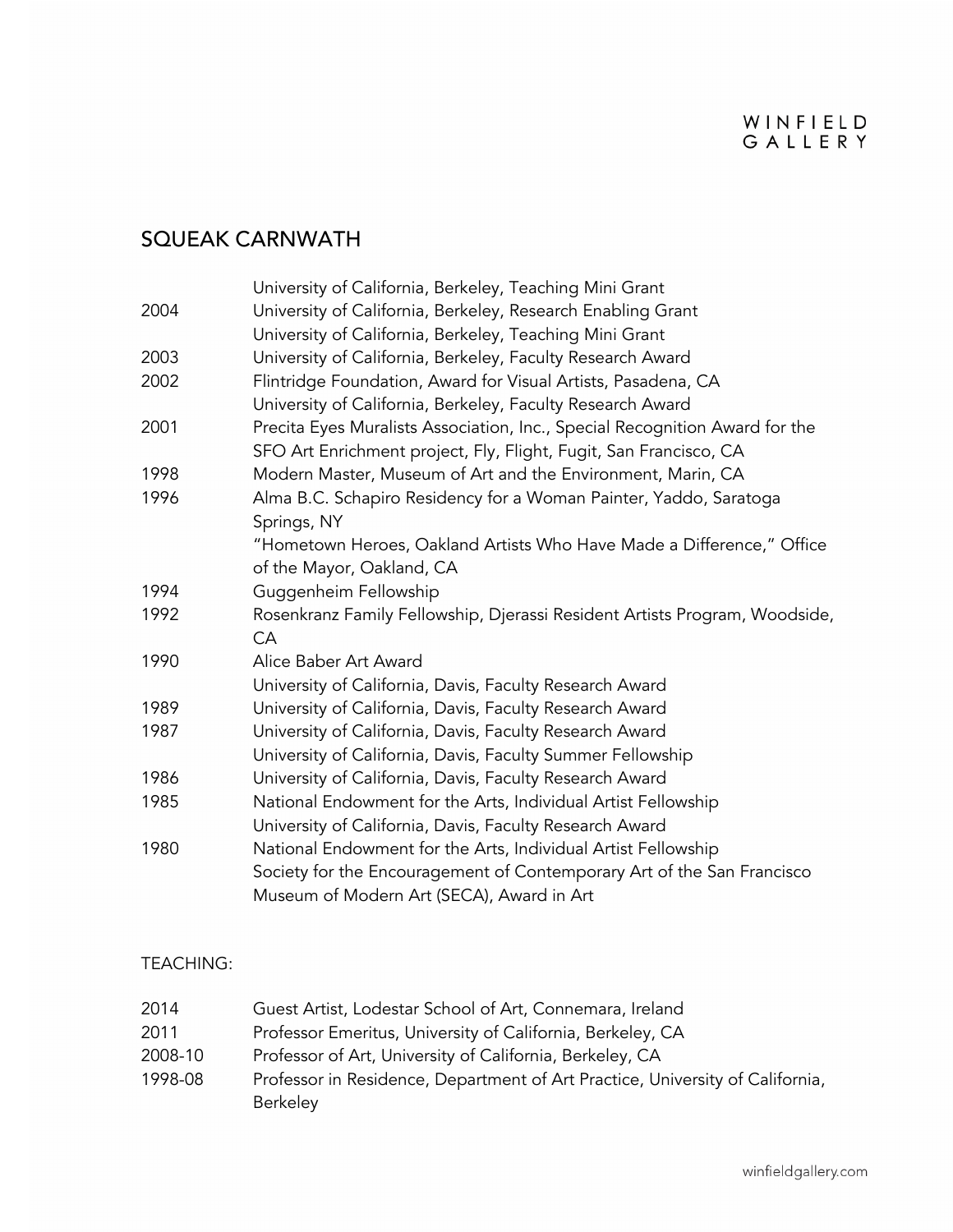#### WINFIELD GALLERY

#### SQUEAK CARNWATH

| 1983-98 | Professor of Art, University of California, Davis                             |
|---------|-------------------------------------------------------------------------------|
| 1993-94 | Visiting Professor & Associate Dean, School of Fine Arts, California College  |
|         | of Arts and Crafts, Oakland                                                   |
| 1982-83 | Visiting Artist, University of California, Berkeley                           |
| 1982    | Guest Artist, California College of Arts and Crafts, Oakland                  |
| 1980-82 | Shopmaster (ceramics), California College of Arts and Crafts, Oakland         |
| 1979    | Guest Artist, California College of Arts and Crafts, Oakland                  |
| 1978    | Instructor, Ohlone College, Fremont CA                                        |
|         | Instructor, California College of Arts and Crafts, Oakland                    |
| 1977-78 | Guest Artist, California College of Arts Crafts, Oakland                      |
|         | Community Artist, Neighborhood Arts Program, Alameda County                   |
| 1976    | Teaching Assistant (ceramics), California College of Arts and Crafts, Oakland |
| 1971    | Teaching Assistant (ceramics) for Vernon Coykendahl, California College of    |
|         | Arts and Crafts, Oakland                                                      |

#### COMMISSIONS:

| 2004 | HEARTS in San Francisco*                                                                  |
|------|-------------------------------------------------------------------------------------------|
| 2000 | COW-A-BUDDHA, Cow Parade New York                                                         |
| 1999 | Fly, Flight, Fugit, San Francisco Arts Commission: San Francisco International<br>Airport |

#### IMPORTANT COLLECTIONS:

American Academy of Arts and Letters, New York, NY Arkansas Art Center, Little Rock, AR BankAmerica Corporation Art Collection, San Francisco, CA Benziger Family Winery, Glen Ellen, CA Berkeley Art Museum, University of California, Berkeley Bowdoin College Art Museum, Brunswick, ME Brooklyn Museum, Brooklyn, NY Capital Group, Los Angeles, CA City and County of San Francisco, San Francisco Arts Commission, San Francisco, CA The Contemporary Museum, Honolulu, HI